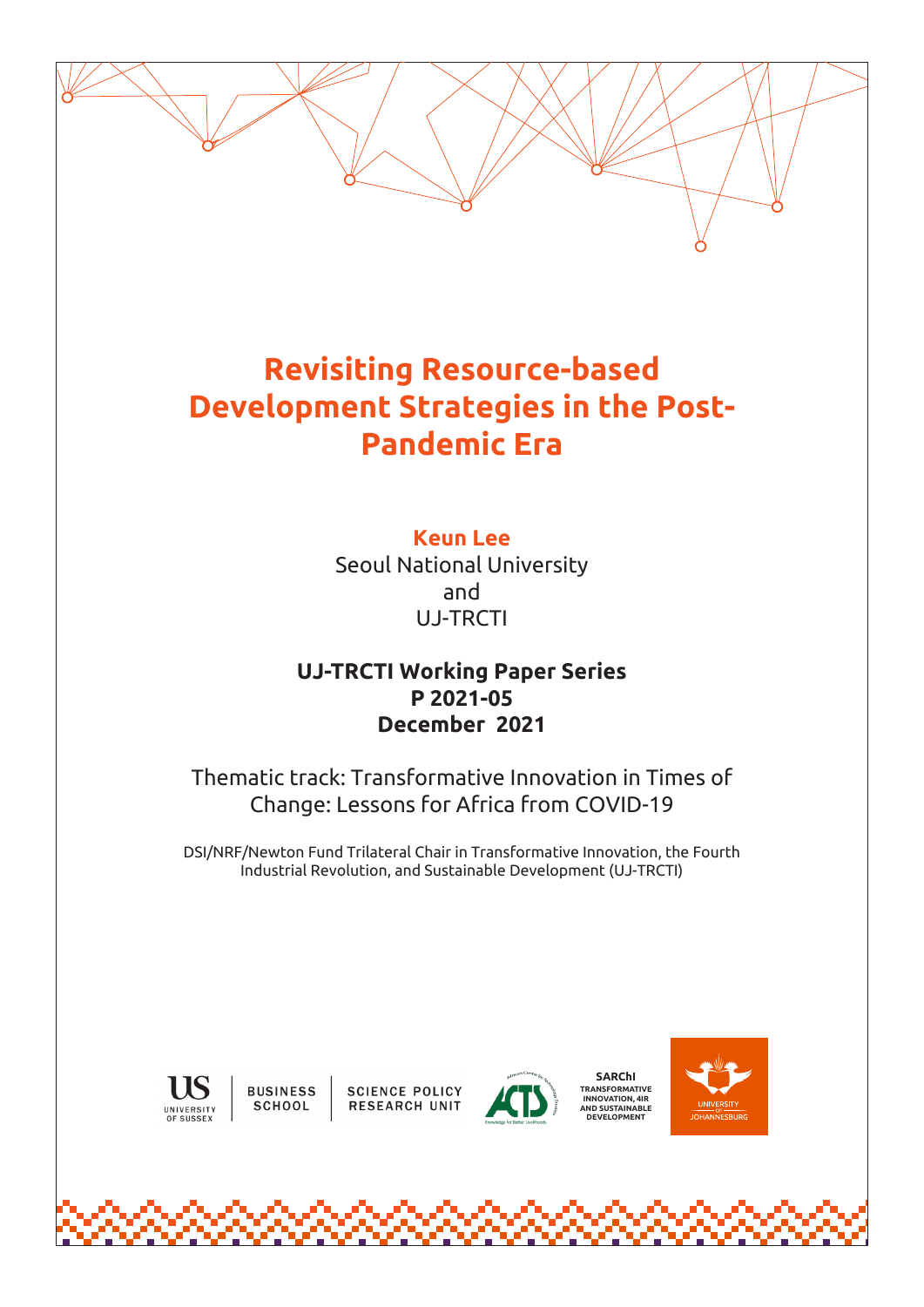#### **About the DSI/NRF/Newton Fund Trilateral Chair in Transformative Innovation, the 4IR and, Sustainable Development (UJ-TRCTI)**

The Trilateral Chair is hosted at the University of Johannesburg (UJ), where it operates as a research centre located in the College of Business and Economics. Funded by the South African National Research Foundation and the British Council, the programme is an international research collaboration between the University of Johannesburg, the African Centre for Technology Studies (ACTS) in Nairobi and the Science Policy Research Unit (SPRU) at the University of Sussex in the UK. The programme builds on the expertise of three partners to strengthen African scholarship for examining transformative innovation and its policy dimensions in the context of the fourth industrial revolution (4IR) and efforts to achieve sustainable development. The Trilateral Chair started operating in July 2019. It is formed by a dynamic team of national and international researchers that engages in cutting-edge research; builds the capacity of younger scholars to help develop the next generation of African thinkers leading transformative change; and engages with policymakers, key stakeholders and research partners, to influence policy change.

#### **Funding acknowledgement**

The South African Research Chairs Initiative (SARChI) was established in 2006 by the then Department of Science and Technology (DST), now known as the Department of Science and Innovation (DSI), and the National Research Foundation (NRF). The Chairs are designed to attract and retain excellence in research and innovation at South African public universities. The funding support for the Working Paper Series comes from the DSI and the NRF through Grant Number 118873.

#### **Disclaimer**

The UJ-TRCTI Working Paper Series aims to accelerate the public availability of the research undertaken by UJ-TRCTI. Working Papers express the views of their respective authors and not necessarily those of the UJ-TRCTI, UJ, DSI or the NRF. Our intention is to provide access to early copies of UJ-TRCTI research.

All copyright vests in the University of Johannesburg and unauthorised reproduction or use of the work are not permitted without the University's prior written approval.

Working Papers can be downloaded from **[UJ-TRCTI](mailto:https://www.uj.ac.za/faculties/college-of-business-and-economics/trilateral-research-chair-in-transformative-innovation/trcti-publications/working-paper-series/)** in PDF (Adobe Acrobat) format.

**Suggested citation**: Lee, K. (2021). *Revisiting Resource-based Development Strategies in the Post-Pandemic Era*. UJ-TRCTI Working Paper Series (WP 2021-05). University of Johannesburg: South Africa.

ISBN: 978-1-998972-42-5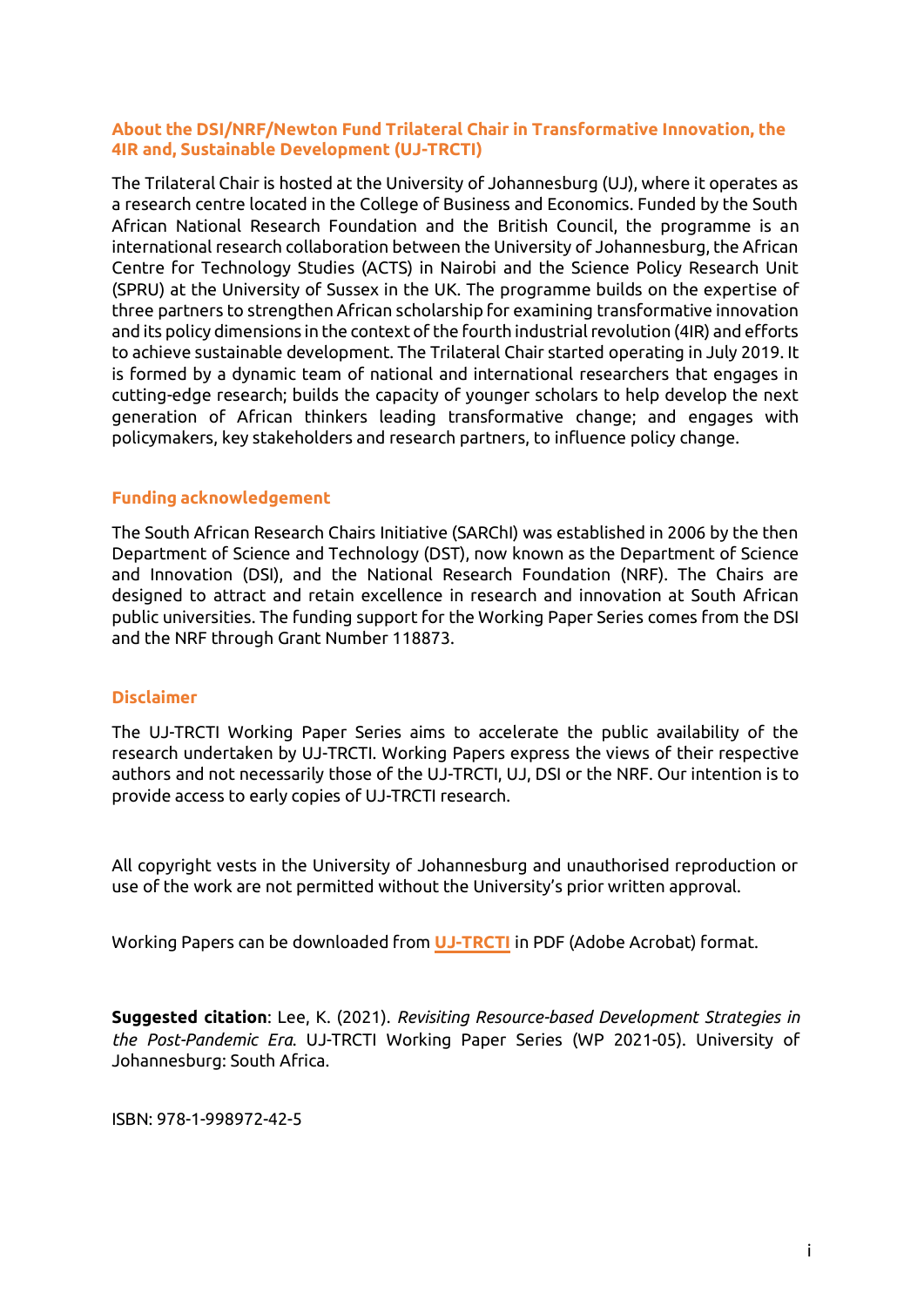# **Revisiting Resource-based Development Strategies in the Post-Pandemic Era**

Keun Lee\*

#### **Abstract**

Disruption of GVCs in the post-pandemic era poses both additional difficulties and new opportunities for emerging countries seeking new modes of development and catch-up. Such a new mode can be something relying more on domestic resources for a more resilient pattern of development. Successful catch-up by specialising in those resource-based sectors is consistent with Lee's (2013) argument that the latecomers should identify lowentry barrier sectors in the international division of labour; these resource-based sectors represented such low-entry barrier sectors for many resource-rich emerging economies. This paper identifies the three enabling conditions for resource-based development (RBD). First, upgrading by resource sectors requires specific 'getting prices wrong' style industrial policy. Second, the eventual emergence of locally controlled firms plus local ownership of resources may be an important ingredient for long-term success with RBD. The third issue is to overcome the 'double resource curse' by promoting high value-added or processed products by bold policy moves to promote innovation-based upgrading combined with nonexchange rate linked, asymmetric support for the resource sector, such as preferential loans, entry controls (licensing), and subsidies.

**Keywords**: resource-based development, industrial policy, entry barrier, local ownership

#### **Acknowledgement**

The author would like to thank Professor Erika Kraemer-Mbula and other members of the editorial team for useful comments on the earlier versions of this paper.

\* DSI/NRF/Newton Fund Trilateral Chair in Transformative Innovation, the 4IR and Sustainable Development, College of Business and Economics, University of Johannesburg; kenneth@snu.ac.kr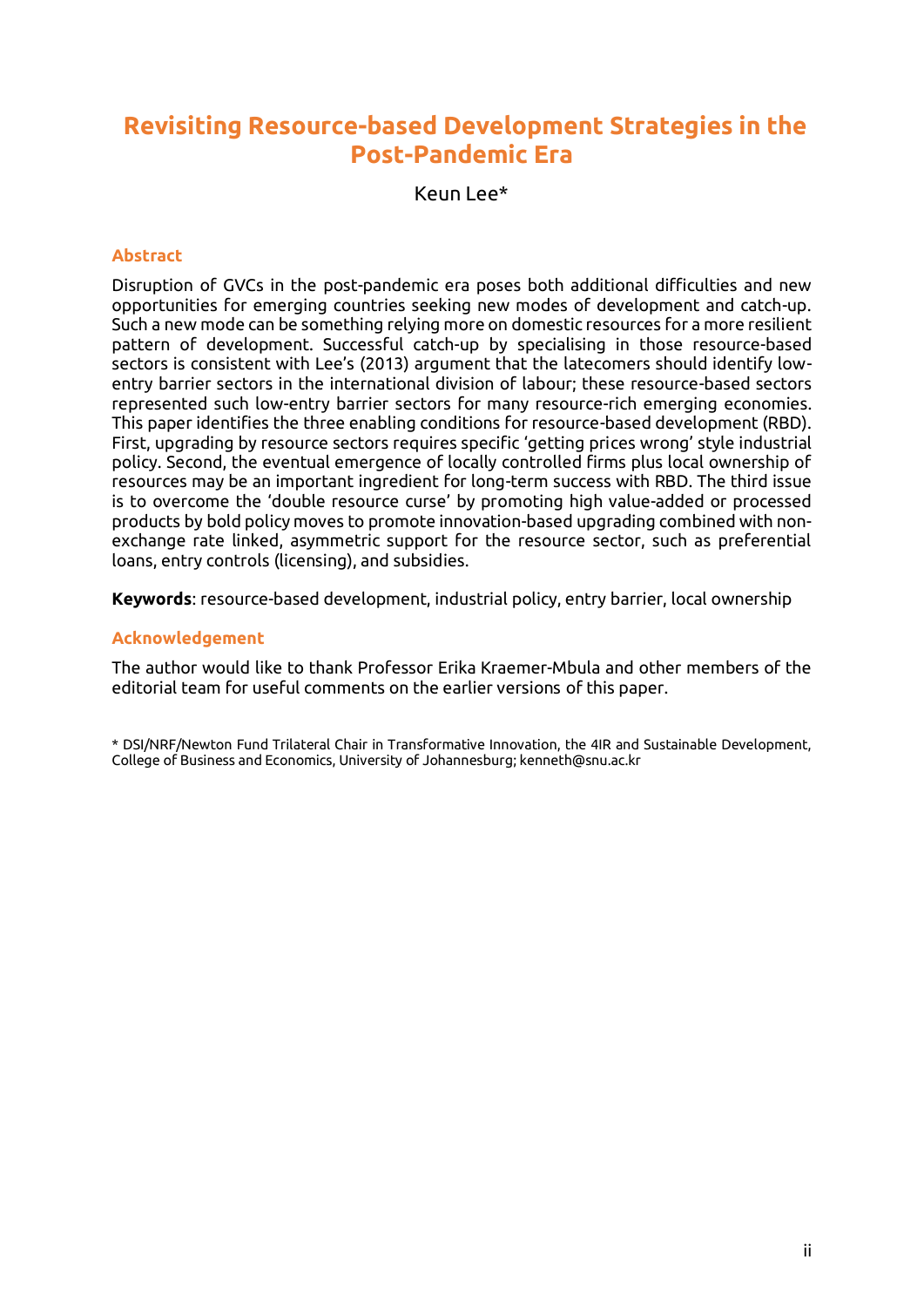#### **1. Introduction**

 $\overline{a}$ 

Natural resources account for 20% of world goods trade and dominate the exports of many countries. Natural resource or mineral exports and growth are topics highlighted in economic history.<sup>1</sup> Many scholars argue that, on the one hand, natural resource exports can create a growth boom.<sup>2</sup> On the other hand, natural resource abundance may impede growth.

Some countries in the Global South (e.g. several of the Arab Emirates, Malaysia, and Botswana) have managed to harness the potentials of natural resources and maintain both strong investment and economic growth. The economic history of Latin American countries, such as Bolivia and Ecuador, also shows some periods of a boom in natural resource exports leading to growth. $^3$  In contrast, another strand of literature argues that natural resource abundance is a curse for the economy.<sup>4</sup> The example of Dutch Disease is a classic example of the direct negative effect of resource abundance, whereby the discovery and exploitation of natural gas have led to several incidences of economic difficulties in the Netherlands since the 1960s. Gylfason (2001) stated that natural resource abundance might hurt growth by harming trade, and Sachs & Warner (1997) found that economies with a high ratio of natural resource exports to GDP tended to grow relatively slowly.<sup>5</sup>

Given the debates or contrasting views on resource-based development, this paper revisits this issue in the post-pandemic era. The disruption of global value chains (GVCs), which started at the onset of the pandemic through lockdown restrictions affecting the mobility of goods and people, has extended in the post-pandemic period era. These disruptions pose both new difficulties and opportunities for emerging countries seeking new modes of development and catching up. An OECD (2020) report observes that beyond the health risks, the COVID-19 shock to African economies is coming in three waves: (i) lower trade and investment from abroad, including China, in the immediate term; (ii) a demand slump associated with the lockdowns in the European Union; and (iii) a continental supply shock affecting domestic and intra-African trade. Overall, COVID-19 has further shaken

<sup>1</sup> Natural resource exports are defined as exports of agriculture, minerals, and fuels (Sachs & Warner, 1997). Mineral exports are defined as only fuels and primary metals (Sachs & Warner, 1999).

 $2$  With regard to the former, De Ferranti, et al. (2002) cited the history of successful natural resource-abundant countries, such as Canada, Australia, Sweden, and Finland. According to standard economic theory, the wealth effects associated with natural resources should lead to increased investment and economic growth in the long run.

<sup>3</sup> In Bolivia, revenue from natural resource exports rose from 11% to 23% of Gross Domestic Product (GDP) over a nine‑year period between 1975 and 1984. In Ecuador, revenue from primary exports rose by 19% of GDP in just two years (between 1972 and 1974). In Mexico, revenue from oil exports increased by 6% of GDP between 1978 and 1983 (Sachs & Warner, 1999).

<sup>4</sup> Blum & Leamer (2004) asserted that natural resource abundance is a curse rather than a blessing. Leite & Weidmann (1999) suggested that capital‑intensive sectors involving natural resources are a major source of corruption. Paldam (1997) explained that natural resource abundance is, as a rule, accompanied by booms and busts.

<sup>5</sup> Gylfason (2001) explained that natural resources bring risks, with an economy becoming restricted to low-skill and natural-resource-intensive industries. He also found evidence that nations with abundant natural capital tend to have more corruption and less trade, foreign investment, education, and domestic investment than other nations. Leite & Weidmann (1999) discussed the direct and indirect effects of natural resources. Poelhekke & van der Ploeg (2009) also analysed the direct effect of natural resource abundance on economic growth and its indirect effects through the volatility of unanticipated output growth associated with price changes of resources. They found that the direct effect can be positive but can be swamped by the negative effect resulting from volatility.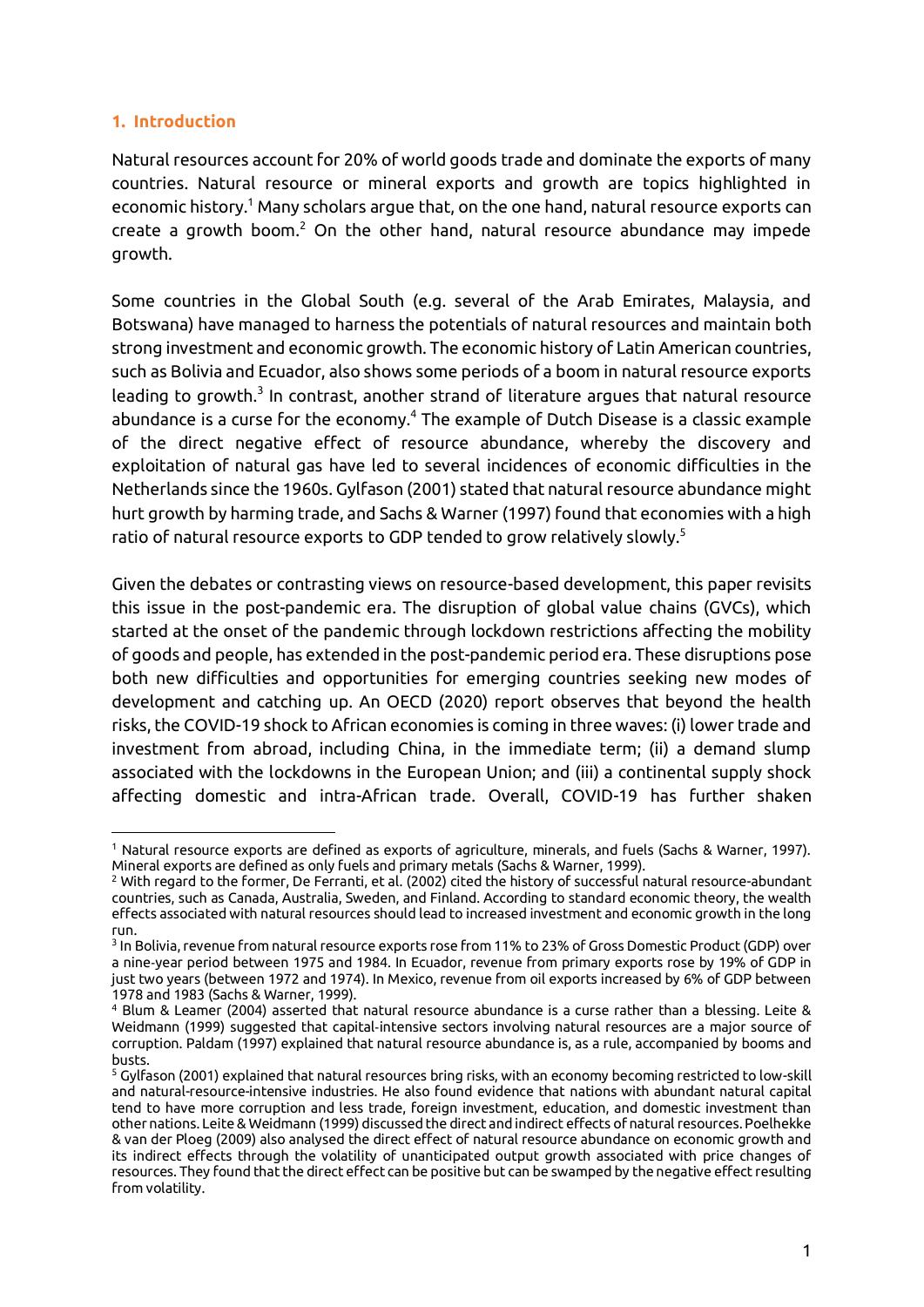commodity-driven growth models in Africa that had largely failed to create more and better jobs or improve well-being. Further, Rudahindwa and Huellen (2020) observe that COVID-19 has demonstrated the fragility of globally dispersed supply networks and reinvigorated an interest in regional networks.

Whatever alternative modes are possible, one common point of a new departure would be the need to rely more on domestic or regional resources for a more resilient pattern of development, where possible. The same OECD report also argues that strategies to recover from the crisis should include a strong structural component to reduce dependence on external financial flows and global markets and develop more value-adding, knowledgeintensive, and industrialised economies. In this context, it is worthwhile to revisit the prospect of resource-based development strategies. Further, given that high-end manufacturing sectors imply higher entry barriers for most emerging economies at the middle-income stage, the possibilities of high-value-addition in resource-based sectors should be explored.

In fact, a recent paper by Lebdioui, et al. (2020) suggests that Malaysia and Chile are showing some signs of growth beyond the middle-income trap $^6$ , owing their success not to manufacturing but to several resource-based sectors, such as petroleum, rubber, and palm oil sectors in Malaysia, and salmon, fruits, wine, and forestry in Chile. These sectors are not just domestic market-oriented but export-oriented, and further, they are not exporting crude resources but processed or high-value-added exports. These cases point to the possibility of resource sectors serving as the engine of export-oriented growth in resourcerich countries, including those in Africa.

Successful catching-up through specialisation in resource-based sectors is consistent with the argument that the latecomers should identify low-entry barrier sectors in the international division of labour (Lee, 2013). These resource-based sectors represented such low-entry barrier sectors for many resource-rich emerging economies. Somewhat differently from the early arguments by Latin American scholars (Perez, 2008) that emerging economies could utilise resource-based development to leapfrog into emerging technologies, such as IT, it may be argued that the resource sectors could be the ultimate leading sectors generating intra-sectoral diversification and deepening in value-chains, and not just transitional sectors leading diversification into non-resource sectors.

This paper explores the possibility and strategies for resource-based development (RBD) in the post-pandemic era, and it will focus on three enabling conditions for resource-based development.

First, it will be argued that upgrading by resource sectors requires a specific 'getting prices wrong' style industrial policy, in particular, given the possibility of a different kind of resource curse; a price boom reinforcing the prevailing export of crude or unprocessed commodities (e.g. crude palm oil) but discouraging the desired transition to the export of

 $\overline{a}$ <sup>6</sup> The middle-income trap is defined as the per capita GDP of a country/region remaining within 20%–40% for several decades (World Bank, 2010; World Bank, 2012).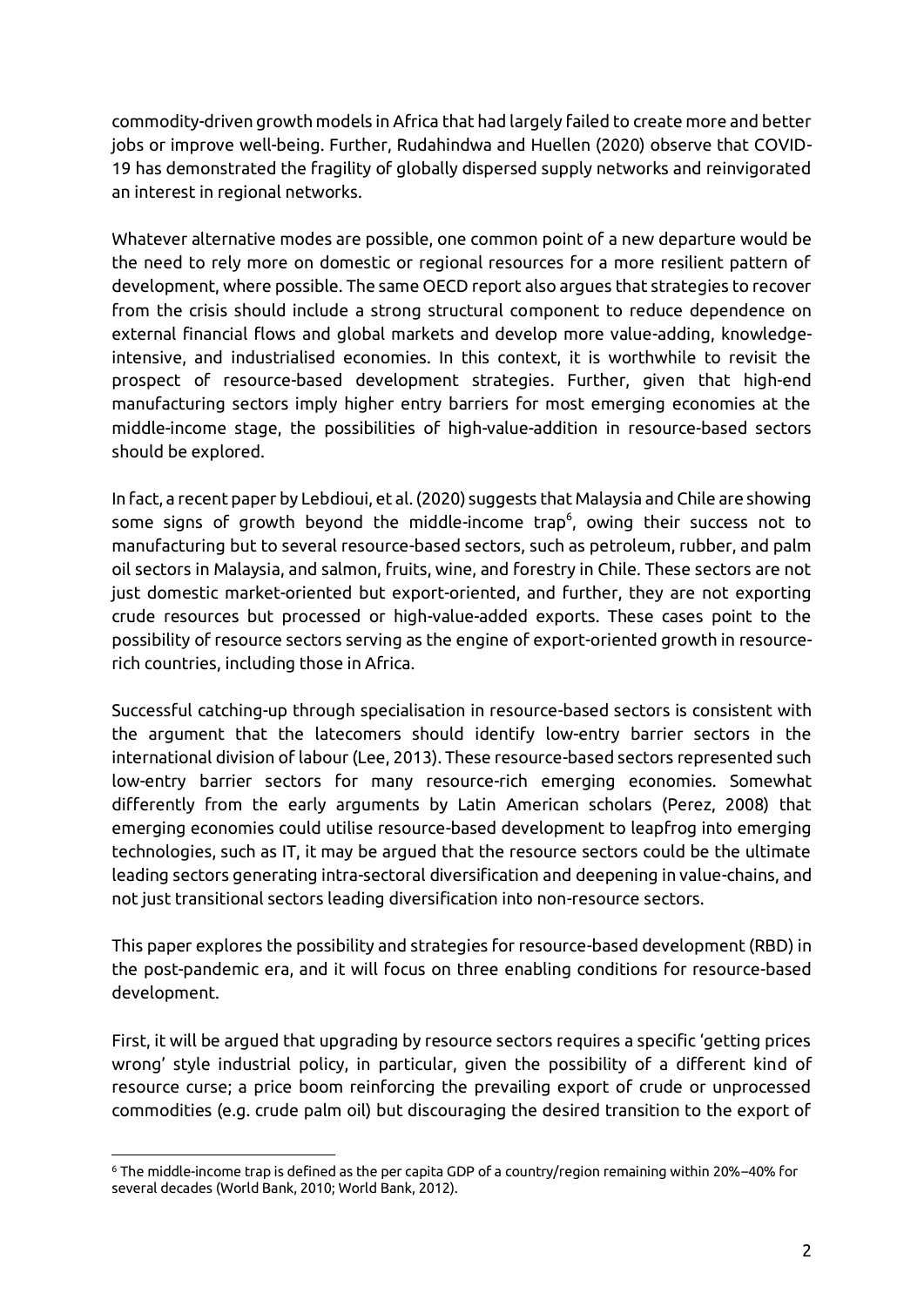processed commodities (Sato, 2016). 'Getting prices wrong' by taxes, subsidies, or regulation may be necessary, like in the example of the successful manipulation of export taxes on crude vs. processed palm oil in Malaysia (Oikawa, 2016).

Second, the eventual emergence of locally controlled firms plus local ownership of resources may also be an important ingredient for long-term success with RBD, although the sources of initial learning importantly included foreign actors and foreign direct investment (FDI). This is consistent with early insight by Amsden (1989) that foreign investments and multinational corporations (MNCs) can be important channels to access foreign knowledge but tend to interfere with the eventual growth of indigenous technological capabilities. It is also consistent with the nonlinear, or the "In-Out-In Again" pattern of the GVC participation (Lee, et al., 2018). The idea was that at the initial stage of growth by a latecomer, increased participation in GVC is necessary to learn foreign knowledge and production skills. In the functional upgrade at the middle-income stage, effort must shift to seek separation and independence from existing foreign-dominated GVCs so as to increase domestic value-added. Finally, after establishing their local value chains, latecomer firms and economies may have to seek reintegration into the GVCs, which emphasises the transient separation from GVC at the middle-income stages so as to increase domestic value-added and to develop technological capabilities.

The third factor would be macroeconomic policies, in particular in relation to exchange rates, to facilitate the export orientation of resource sectors. This factor is related to the question of why it is so difficult to expand manufacturing and manufactured exports in resource-rich developing countries. This is referred to as the barrier of the resource curse and associated vicious cycles. First proposed in Ramanayake & Lee (2018), this barrier arises due to the negative effect of undervaluation on the dollar-based earnings from primary exports. The problem is that the more a currency is undervalued in countries that are highly dependent on natural resource exports, the less is their earnings in dollars, while exports of natural resources are not much responding to the changes in exchange rates (given their low elasticity). This finding underscores a policy dilemma for resource-rich countries aiming to diversify into manufacturing. While they need undervaluation of local currency to promote manufactured exports, undervaluation has an immediate negative effect on economic growth through its negative effect on earnings from natural resource exports. While dual exchange rates may be one obvious way to overcome this dilemma, other solutions can also be explored, such as a bold policy move to adopt the non-exchange rate linked, asymmetric support for the resource sector, e.g. preferential loans, entry controls (licensing), and subsidies.

Following the exploration of the three enabling conditions for resource-based development, section 2 of the paper provides some discussion of the related literature on growth strategies in the South, with some focus on resource-based development. The following sections discuss each of the three issues raised above. In other words, section 3 discusses the issue of macroeconomic issues in promoting the resource sector as an exportoriented industry. Section 4 discusses the importance of local ownership as the necessary conditions for success with resource-based development. Section 5 discusses the role of industrial policy in boosting the resource-based sector, especially in the context of regional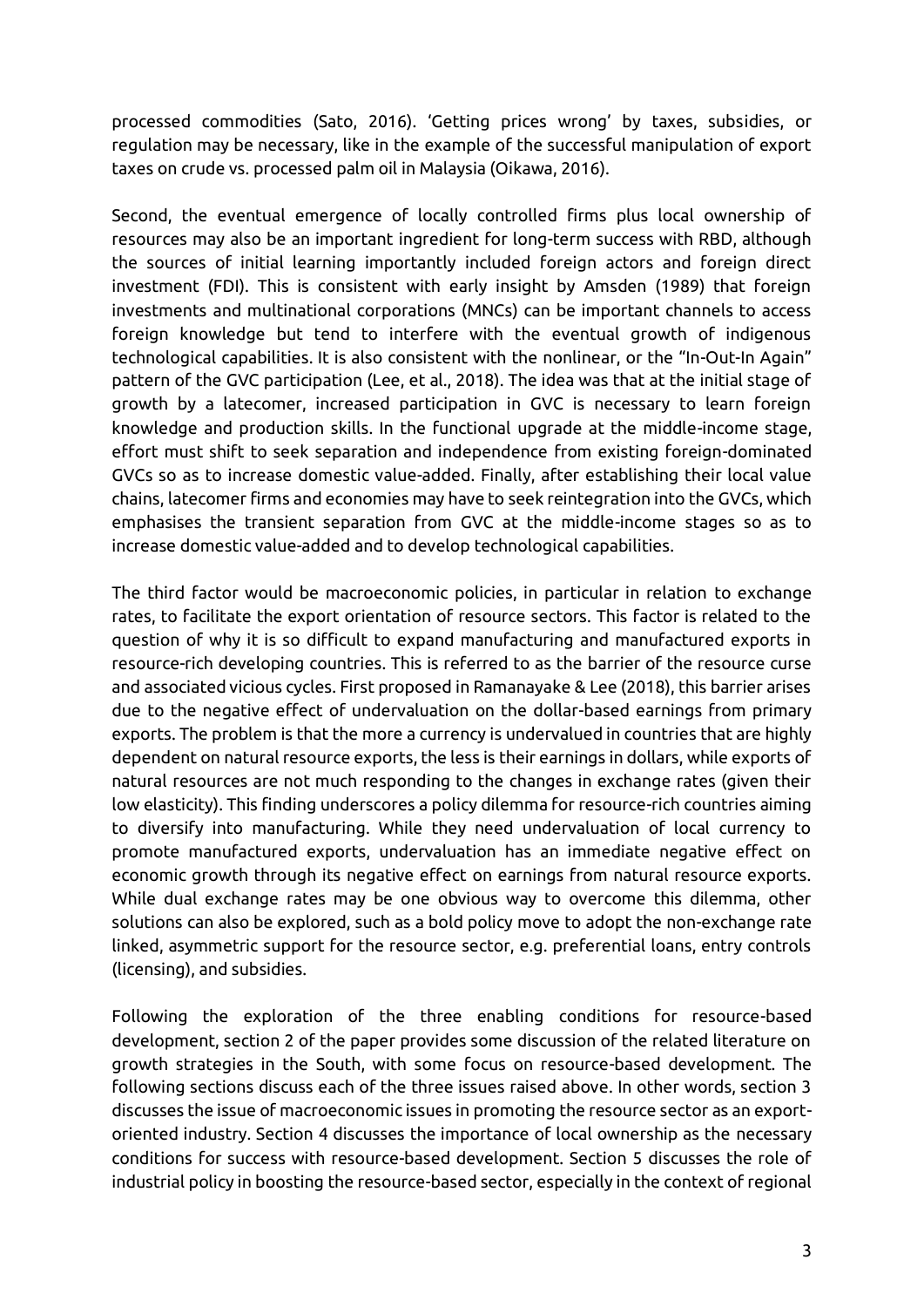developmentalism. Finally, Section 6 concludes the paper with a summary and some policy discussions for Africa in a post-COVID context.

# **2. Debates on development trajectories: primacy of manufacturing vs. alternatives**

Most of the literature emphasises the primacy of manufacturing in catching-up, stressing that no country has reached a high-income status without first developing manufacturing. However, our view is that the manufacturing to service sequence is just one of the options for latecomers (Malerba & Lee, 2021). There exist alternatives, including leapfrogging into newly emerging sectors (new IT services), advanced resource-based sectors, a combination of services and manufacturing taking advantage of the technologies of the new millennium, and green technologies, to name a few. This flexible approach is consistent with an evolutionary economics perspective which considers economic catch-up not deterministic but a dynamically evolving process, always seeking new niches and taking advantage of new windows of opportunity associated with not only hard-core innovations but also new business models (Malerba & Lee, 2021).

Africa has struggled with developing its manufacturing sector for several reasons. The continent is characterised by weak manufacturing, premature tertiarisation leading to a high presence of micro-enterprises, and weak export bases (African Export-Import Bank, 2017: p. 14-34). Such difficulties must be caused by a combination of several factors or unfavourable initial conditions, such as colonial experiences, frequent civil wars and political instability, or food shortage and hunger. Regarding financial markets, the high policy rates prevailing in Africa for controlling inflation or sterilisation purposes has led to de facto crowded-out loans to SMEs. High transaction costs and fragmented financial markets have also kept interest spreads between deposit and loan rates very high (Nissanke, 2019).

Thus, the cost of obtaining bank credits and loans are often prohibitively high for most domestic firms in African countries; for example, lending (nominal) interest rates were very high at 19.8% in 2018 in Uganda, at 32.3% in Malawi, and at 26.7% in Congo (Democratic Republic) according to the World Bank data.<sup>7</sup> Typical commercial banks tended to charge interest rates of as high as 30% (Seibel, 2002). This is very high even in terms of real interest rates, $^8$  in view of the tolerable inflation rates and low-interest rates applied to savings deposited into banks in some countries like Uganda (Lee, 2019: ch. 7). This situation is unfavourable for private investment and reflects the asymmetric power and dominance of the lender over the borrower and of the banking sector, owned by foreign MNCs, over the manufacturing sector. If both sides have equal power, then interest rates for savings should also be high. In other words, financial markets are oligopolistic and imbalanced in terms of the power of supply and demand and may be in a state of market failure. Such a situation may justify government intervention, including the regulation of interest rates. The fact that the banking sector is earning extra rents associated with oligopoly is the opposite of

 $\overline{a}$ <sup>7</sup> The source is the World Bank data on Lending interest rate (%) in Sub-Saharan Africa available at: https://data.worldbank.org/indicator/FR.INR.lend?locations=ZF. Accessed January 2021.

<sup>8</sup> The same World Bank data show the following ranges of real interests rates: 21.0% in Democratic Congo (2019), 24.0% in Malawi (2018), 14.6% in Uganda (2018).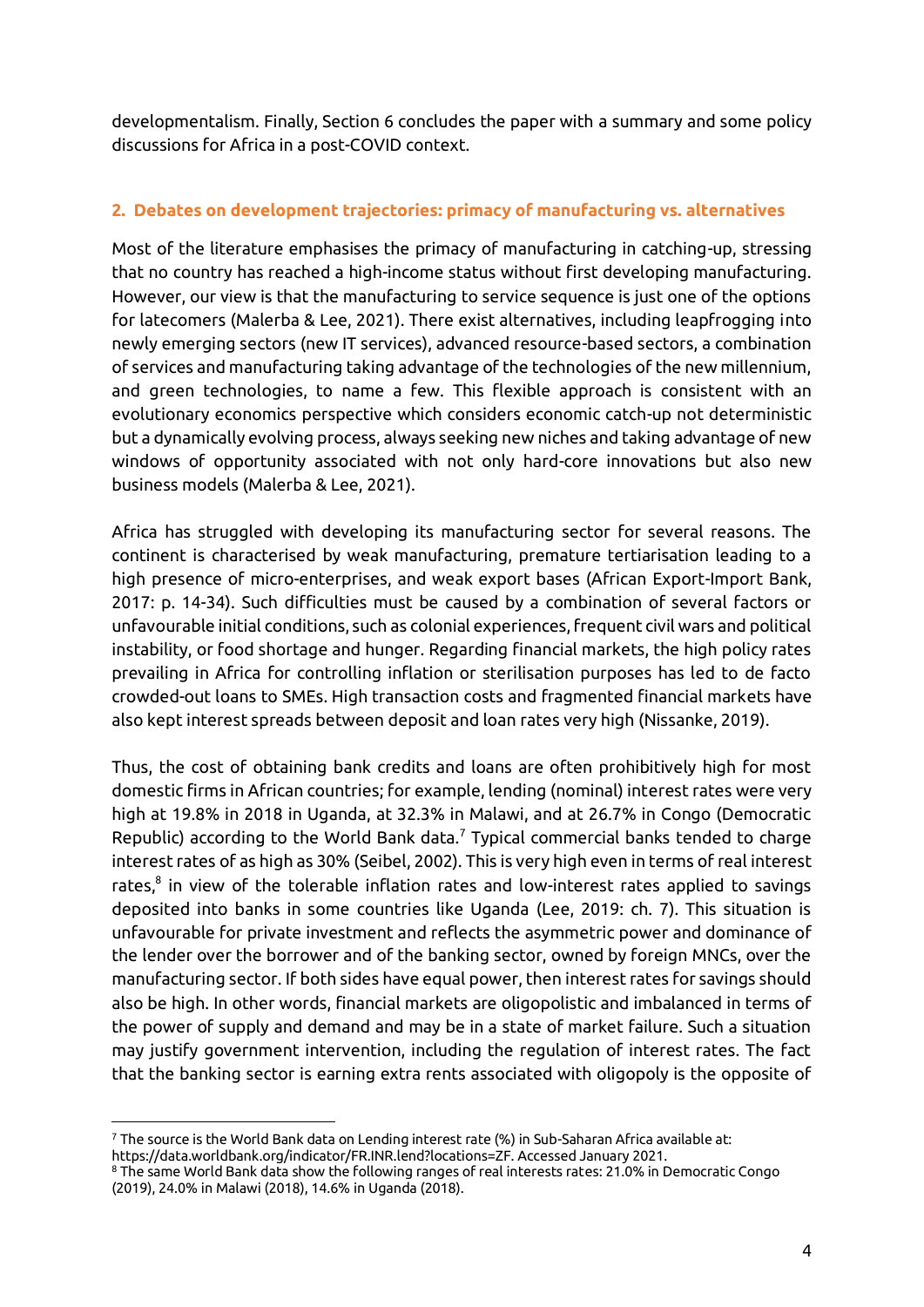the desirable state of a productive sector enjoying rents. This is the opposite to the situation in the past in Germany, Japan, or Korea where the banking sector "served" the real (manufacturing) sector by providing a stable supply of so-called "growth money," at affordable rates so that the economy may realise structural transformation with the manufacturing as the pillar sector (Lee, 2019: ch. 7; Nissanke, 2019).

Further, in many African countries, exports are unresponsive despite competitive exchange rates (undervaluation). This situation is expected because competitive exchange rates work to boost exports only in an economy with a strong manufacturing basis. Moreover, Ramanayake & Lee (2018) found a negative effect of undervaluation on growth in mineralexporting groups; if the currency is undervalued in countries that depend substantially on natural resource exports, then less income is earned in terms of dollars because natural resource exports are often insensitive or inelastic to exchange rates.

In sum, the typical conditions of already-free capital mobility and already-privatised banking sectors in Africa indicate that promoting manufacturing is difficult. Given the liberalised financial system, undervaluation of currency leads to capital flight and thus to decrease of domestic savings available for investment. Control of interest rates to boost investment in industrial sectors is also not that feasible under the private (or foreign) dominance of commercial banking. The situation of Kenya, which recently implemented an interest ceiling, shows such a dilemma (Lee, 2019: ch. 7).

If domestic effort to promote exports is limited, then foreign direct investment (FDI) is certainly an option. However, attracting FDI in the manufacturing sector has not been easy either in many African countries, except in a few (e.g. Ethiopia) that receive FDI flow from Asia, including China. Further, the COVID-19 has weakened FDI in Africa.<sup>9</sup> In this case, a radical or innovative idea for a country, such as Uganda, might be to leapfrog into IT services or smart agriculture and bypass the manufacturing stage (Lee, et al., 2014). A preceding case of leapfrogging happened in India, which bypassed manufacturing to leapfrog into IT service as its engine of growth (Lee, 2019: ch. 5.7). Agriculture is increasingly being recognised no longer as a traditional industry but rather as a high-technology sector that belongs to the so-called "sixth industry," a combination of primary, secondary, and tertiary industries.<sup>10</sup> The sixth industry is combined with IT or digital technologies as it braces for the benefits of new innovations that have been associated in recent years with the 4IR (Fourth Industrial Revolution). Broadly, not only agriculture but also other resource-based activities may be a more attractive sector to FDI than manufacturing in several African economies in terms of comparative advantages.

Furthermore, even some success in FDI-based manufacturing tends to remain in low-valuedadded activities, which is eventually subject to a growth slow-down or middle-income trap

<sup>9</sup> On the general effect of COVID-19 on FDI, see the UNCTAD report at https://unctad.org/pressmaterial/impact-coronavirus-outbreak-global-fdi. Specifically in Africa, some information is available at: https://www.tralac.org/blog/article/14720-covid-19-to-curtail-fdi-flows-to-africa-in-2020-how-to-mitigate-theeffects-in-the-long-

term.html#:~:text=The%20coronavirus%20(COVID%2D19),to%2040%20percent%20in%202020

<sup>10</sup> As one of the many sources of the term 'sixth industry', please refer to:

https://japancrops.com/en/prefectures/tokyo/sixth-industry/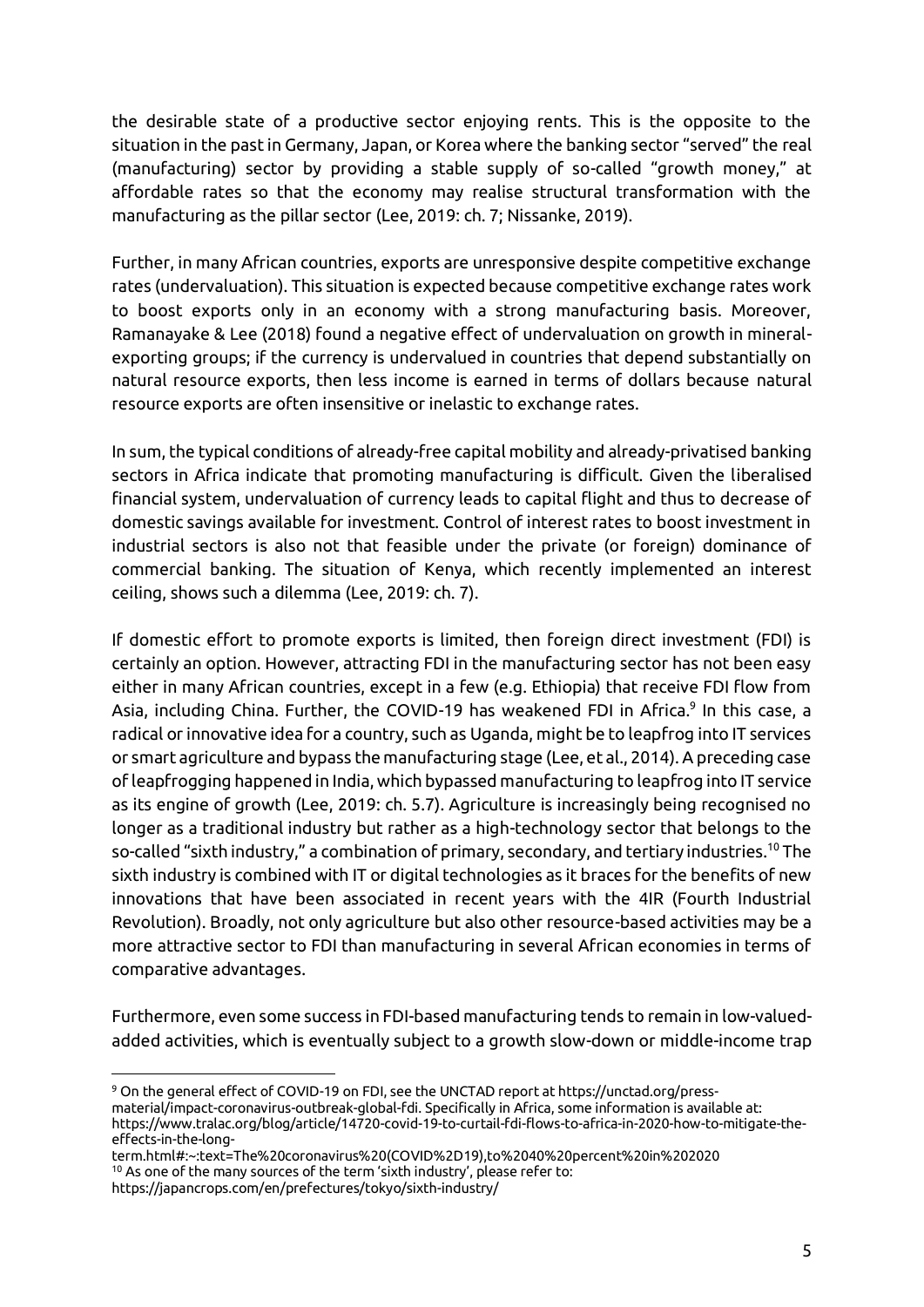situation (Lee & Ramanayake 2018). Even manufacturing in Malaysia, Thailand, and Mexico is not safe from the middle-income trap symptoms (Lee, 2019), although these economies have been considered to achieve some success benefiting from participation at the GVC (Baldwin, 2016: p. 250-254). As discussed in Lebdioui, et al. (2020), the IT industry in Malaysia is only a mixed success in terms of upgrading, although it used to be the dominant export sector. The mixed success of IT manufacturing can be attributed to a combination of a lack of explicit industrial policy and of a critical mass of locally owned firms vis-à-vis continuing dominance of MNCs in the sector. Again, the dominance of MNCs implies less room for state intervention and less interest in building local capabilities, local suppliers, and local linkages. In the IT manufacturing sector in Malaysia, the government adopted a rather 'minimalist' approach, mainly providing basic infrastructure and government services and promoting FDI by offering tax incentives and low wages (Rasiah, 2017).

The initial outcome was the successful growth of low value-added labour-intensive FDI-led manufacturing. However, the long term sustainability of such a strategy was not certain because Malaysia also faced rising wage rates, while other neighbouring countries offered lower wages to attract FDI. In other words, the IT sector in Malaysia was not innovative enough to compete against high-wage innovators from the top economies, and, at the same time, their wages were already too high to compete against low-wage manufacturers. This is the typical symptom of the middle-income trap (World Bank, 2012), and some studies discussed such a possibility with regard to Malaysia (Rasiah, 2006; Yusuf & Nabeshima, 2009). Malaysia's shares in global high-tech exports have decreased in the past decade, and Malaysia is losing its labour cost advantage to neighbouring countries (e.g. Vietnam). In the meantime, technology diffusion and domestic linkages have remained constrained by the lack of technology transfer by MNCs in Malaysia (Cherif & Hasanov, 2015; Raj-Reichert, 2019). Some countries in Africa would also be subject to this risk of the middle-income trap, such as South Africa and Mauritius (Lee, et al., 2021).

Given this background, we are now set to explore the possibility of resource-based development.

#### **3. Overcoming the double resource curse**

Over time, many developing countries have become increasingly reliant on export revenues from minerals as their primary source of foreign exchange earnings. Table 1 (below) lists the twenty countries with the highest mineral‑export contributions as a percentage of total merchandise exports in 2010, also reporting this share for these countries in 1996 and 2005. It can be noted that almost half of them are from Africa. Many of these countries have low human development index (HDI) scores, drawing attention to the potential for earnings from the mining sector to contribute to poverty reduction. In particular, in Chile, Ghana, and Brazil, mining businesses contribute to poverty reduction and improve social development indicators more than non-mining ones (International Council on Mining and Metals (ICMM) 2012). The ICMM suggests that the mining sector's contribution is important for sustaining development, especially in developing countries. According to the ICMM report in 2012, the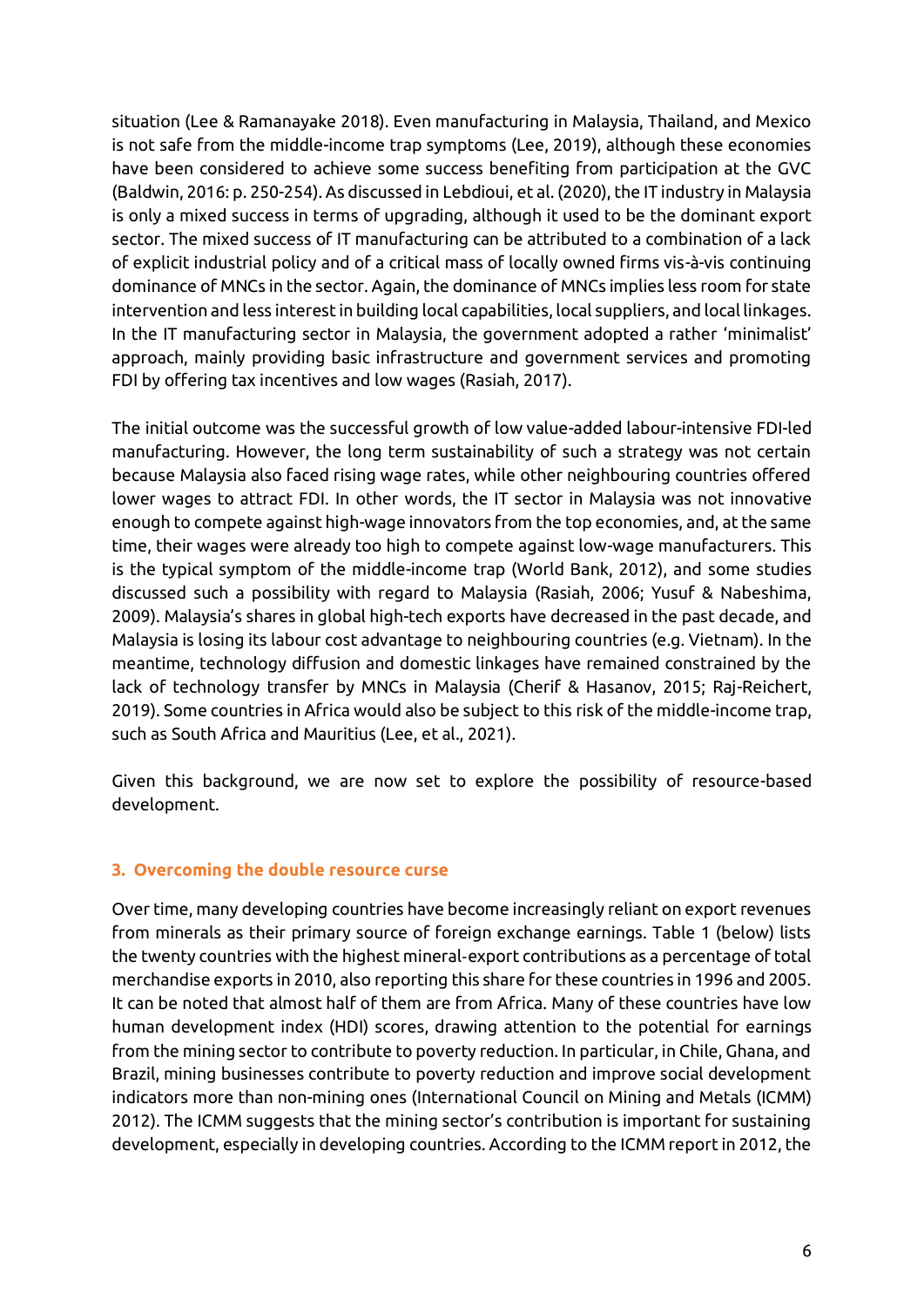nominal value of world mineral production was nearly four times higher than it was in 2002, which implied more earnings from the same amount of production.

| Rank by country (2010)         | Mineral export<br>contribution as % of<br>total merchandise<br>exports in 1996 | Mineral export<br>contribution as % of<br>total merchandise<br>exports in 2005 | Mineral export<br>contribution as % of<br>total merchandise<br>exports in 2010 |
|--------------------------------|--------------------------------------------------------------------------------|--------------------------------------------------------------------------------|--------------------------------------------------------------------------------|
| 1 Botswana                     | 58.70%                                                                         | 86.50%                                                                         | 83.70%                                                                         |
| 2 Zambia                       | 79.40%                                                                         | 64.00%                                                                         | 83.60%                                                                         |
| 3 Dem. Rep. of the<br>Congo    | 72.40%                                                                         | 70.20%                                                                         | 78.30%                                                                         |
| 4 Mongolia                     | 60.30%                                                                         | 70.10%                                                                         | 77.60%                                                                         |
| 5 Suriname                     | 68.00%                                                                         | 64.30%                                                                         | 75.40%                                                                         |
| 6 French Polynesia             | 69.20%                                                                         | 55.30%                                                                         | 67.10%                                                                         |
| 7 Chile                        | 47.70%                                                                         | 56.50%                                                                         | 65.90%                                                                         |
| 8 Guinea                       | 77.10%                                                                         | 84.00%                                                                         | 65.20%                                                                         |
| 9 Peru                         | 48.30%                                                                         | 57.90%                                                                         | 62.70%                                                                         |
| 10 Mauritania                  | 36.10%                                                                         | 49.30%                                                                         | 60.40%                                                                         |
| 11 Northern Mariana<br>Islands | 3.30%                                                                          | 4.50%                                                                          | 58.90%                                                                         |
| 12 Mozambique                  | 6.10%                                                                          | 66.90%                                                                         | 57.00%                                                                         |
| 13 Mali                        | 8.50%                                                                          | 37.20%                                                                         | 54.80%                                                                         |
| 14 Sierra Leone                | 30.60%                                                                         | 58.20%                                                                         | 54.30%                                                                         |
| 15 Papua New Guinea            | 24.50%                                                                         | 39.20%                                                                         | 54.00%                                                                         |
| 16 Namibia                     | 36.20%                                                                         | 41.20%                                                                         | 53.40%                                                                         |
| 17 Nauru                       | 73.10%                                                                         | 25.20%                                                                         | 50.80%                                                                         |
| 18 Armenia                     | 23.90%                                                                         | 39.80%                                                                         | 50.60%                                                                         |
| 19 Jamaica                     | 49.70%                                                                         | 68.50%                                                                         | 49.60%                                                                         |
| 20 Cuba                        | 15.10%                                                                         | 39.20%                                                                         | 47.70%                                                                         |

Table 1: Reliance on export of metallic minerals.

Source: Reproduced from ICMM (2012); Mineral (non-fuel) exports in 2010 as a percentage of total merchandise exports (UNCTAD data); from Ramanayake & Lee (2018). African countries highlighted.

Given the large contribution of natural resource exports for many developing countries, examining the effect of currency undervaluation or overvaluation on mineral exports is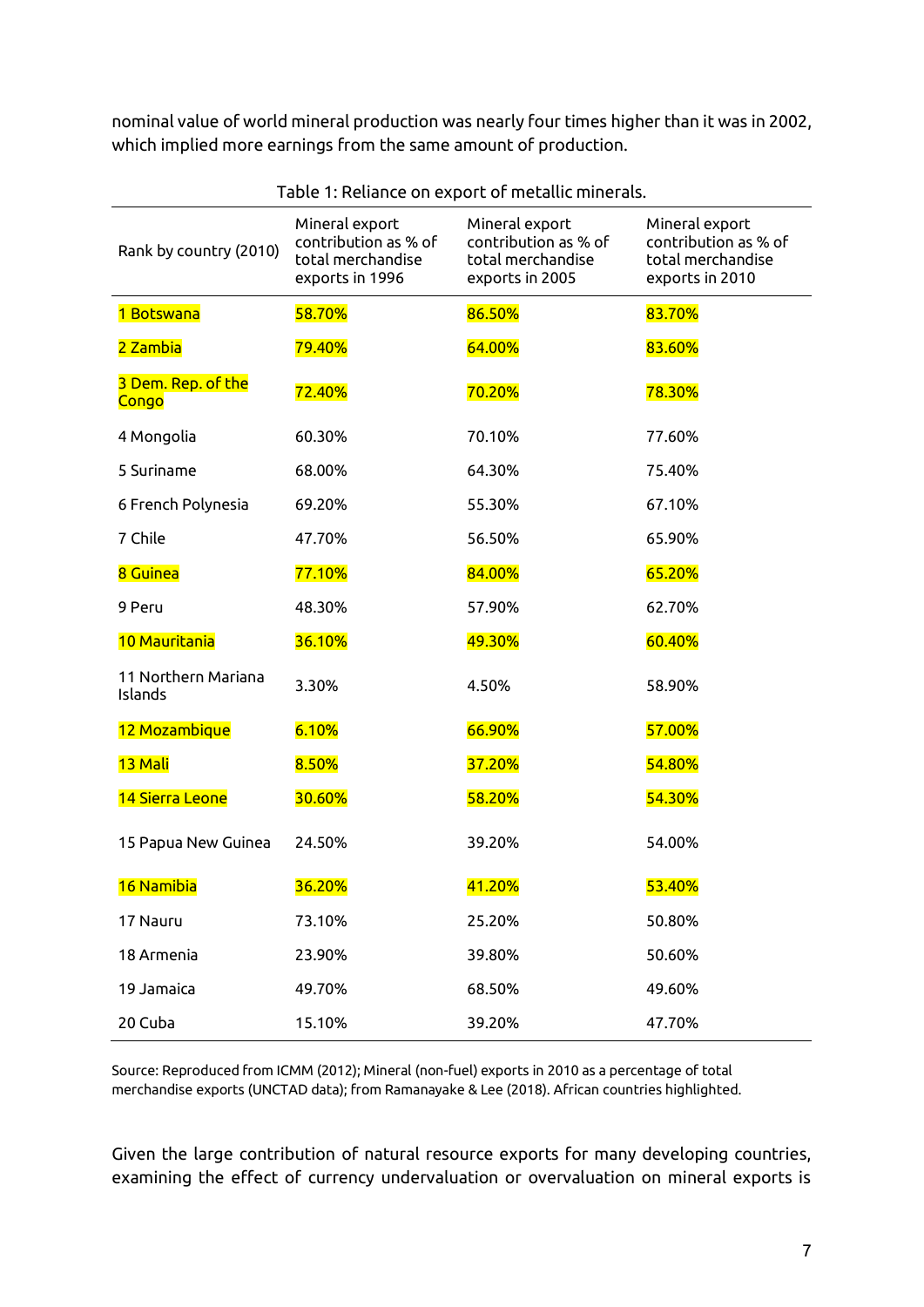important. UNCTAD (2005) highlights the fact that the real exchange rate reflects the underlying relative movement of prices at home and abroad. Generally, currency undervaluation, depreciation, or devaluation increases the competitiveness of exports and makes imports more expensive. Currency overvaluation or appreciation makes imports cheaper and exports more expensive. Rodrik (2008) found that currency undervaluation stimulates economic growth and export expansion, particularly in developing countries.<sup>11</sup> Actually, the currencies of developing countries tend to be undervalued in terms of the estimation approach of Rodrik (2008). By enhancing the sector's profitability in such a situation, undervaluation works as a second-best policy that compensates for the negative effects of these distortions. High profitability promotes investment in tradable sectors, which subsequently expand and promote economic growth. Setterfield (2010) asserted that developing countries obtain significant growth benefits by maintaining a low value of their currencies relative to competing developing countries. Yeyati & Sturzenegger (2007) claimed that an undervalued currency boosts output and productivity growth. Korinek & Servén (2010) also asserted that currency undervaluation can raise growth through learning-by-doing externalities in tradable sectors.

Nevertheless, the 'undervaluation is good' growth argument has also been criticised (Aguirre & Calderon 2005; Williamson 2012).<sup>12</sup> Aguirre & Calderon (2005) explained that although small or moderate undervaluation enhances growth, large undervaluation hurts growth. Haddad & Pancaro (2010) claimed that undervaluation causes high and destabilising liquidity growth and inflation, which leads to financial instability, with undervaluation working for low-income countries only in the medium term. Therefore, whether undervaluation is beneficial or harmful to growth remains debatable.

Given this background, it is worthwhile delving deeper into the effects of undervaluation on economic growth in mineral exporting countries. Currencies have been increasingly undervalued rather than overvalued in most mineral‑exporting countries such as Botswana, Guinea, Mauritania, Papua New Guinea, and Peru, countries with shares of mineral exports in total exports of more than 40% (Ramanayake & Lee, 2018). Thus, examining whether currency undervaluation is truly responsible for declining growth in these mineral‑exporting countries is meaningful. But, the findings of Ramanayake & Lee (2018) indicate that undervaluation hurts economic growth in mineral-exporting countries.<sup>13</sup> This study compared two different samples of countries: manufacturing-exporting countries and natural-resource-exporting countries.<sup>14</sup> The results suggest that while the degree of undervaluation has a positive but insignificant impact on growth in manufacturing

<sup>11</sup> Countries with per capita income below \$2,500.

<sup>12</sup> Williamson (2012) demonstrated that undervalued currencies are likely to improve the current account surplus, stimulating capital flows out of the country instead of in, thus impeding investment from entrepreneurs and, ultimately, economic growth.

<sup>&</sup>lt;sup>13</sup> This study uses cross-country panel data with data averaged over five-year periods from 1986 to 2012. The samples of manufacturing- and natural-resource-exporting countries are pooled together in the analysis, with dummy variables for manufacturing and natural resource exporters (along with their interactions with the main explanatory variables) included to allow for different effects across the two samples.

<sup>14</sup> The natural-resource-exporting sample consists of only mineral-exporting countries (excluding giant oil exporters) that have a share of mineral exports in total exports of 40% or more in 2010. The manufacturingexport sample includes countries where manufacturing exports constitute at least 70% of their total goods exports (in at least one of the two years, 1999 or 2001). The global average of this percentage corresponds to an average of 68% over 1999–2003, as reported by UNCTAD (2005).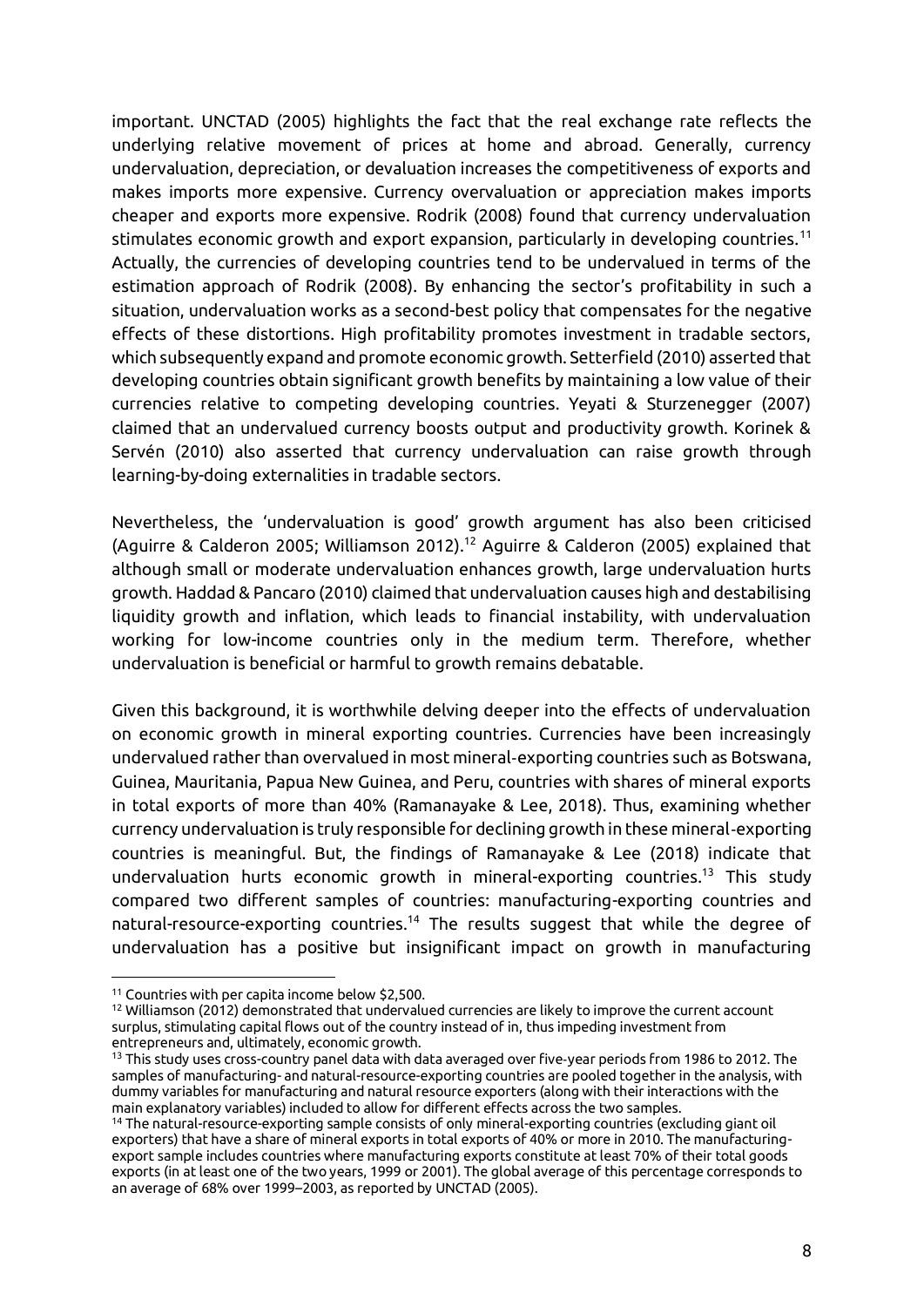exporters, the effect in natural resource exporters is negative and significant.<sup>15</sup> The results indicate that currency overvaluation may be beneficial for economic growth in mineralexporting countries. The interpretation was that undervaluation exerts significant effects only in the presence of a strong manufacturing base and an adequate level of capabilities. This finding is consistent with the fact that if a currency is more undervalued in countries that are highly dependent on natural resource exports, then they earn less income in terms of dollars, given that natural resource exports are inelastic to changes in exchange rates.

This finding underscores a policy dilemma for resource-rich countries aiming to eventually diversify into manufacturing. While they need undervaluation to promote manufactured exports, such a policy stance has immediate adverse effects on economic growth through its negative effect on dollar-based earnings from natural resource exports. In countries with no such capacity in manufacturing but relying primarily on mineral exports, crisis-driven devaluation does not boot up exports sufficiently and thus, recovery tends to be slow or prolonged, with the countries ending up with more foreign debts, which is consistent with the situation of the so-called middle-income trap (Bresser-Pereira, et al. 2020; World Bank, 2012).

No significant effects of undervaluation underscore the difficulties facing economic growth in mineral‑exporting economies and thus the dilemma of the so-called resource-based development model. Countries get caught up in a vicious cycle, and the means to stop the cycle remain unclear. It can be called the 'double resource curse' in the sense that these countries face not only the original curse of low growth but also the curse of not being able to promote manufacturing even by the undervaluation of local currencies.

It then implies that managing exchange rates alone is not a solution for the long-term growth in these countries. One way out of this vicious circle is to make their resources more processed rather than to export unprocessed resources, which make them high value-added or even manufactured goods, e.g. wines rather than grapes. That is what happened in the resource-based export sector in Chile and Malaysia (Lebdioui, et al. 2020); Chile exports wines rather than grapes, processed vegetables and fruits, and furniture rather than woods, whereas Malaysia export condoms rather than rubber, palm oils rather than palms, and refined oils and products than crude oils. The prices of these processed products are more sensitive to exchange rates, with a higher elasticity to prices than unprocessed materials. Then, undervaluation or deprecation to more export linkage can be established.

Such transformation, of course, requires the development of technological capabilities, a more pressing concern (Lee, et al., 2014; Lee & Mathews, 2012). Broadly, regarding this barrier of the double resource curse, one possible means of exiting such a bad equilibrium would be for a big push or leapfrogging, which can be combined with a bold policy move to adopt non-exchange-rate-linked, asymmetric support for the manufacturing sector, such as preferential loans, entry controls (licensing), and tariffs. Again, Malaysia may offer an example.

<sup>&</sup>lt;sup>15</sup> This positive but insignificant effect is consistent with Ramanayake & Lee (2015), who found that undervaluation significantly affects growth in high-income countries but not in middle- or low-income countries.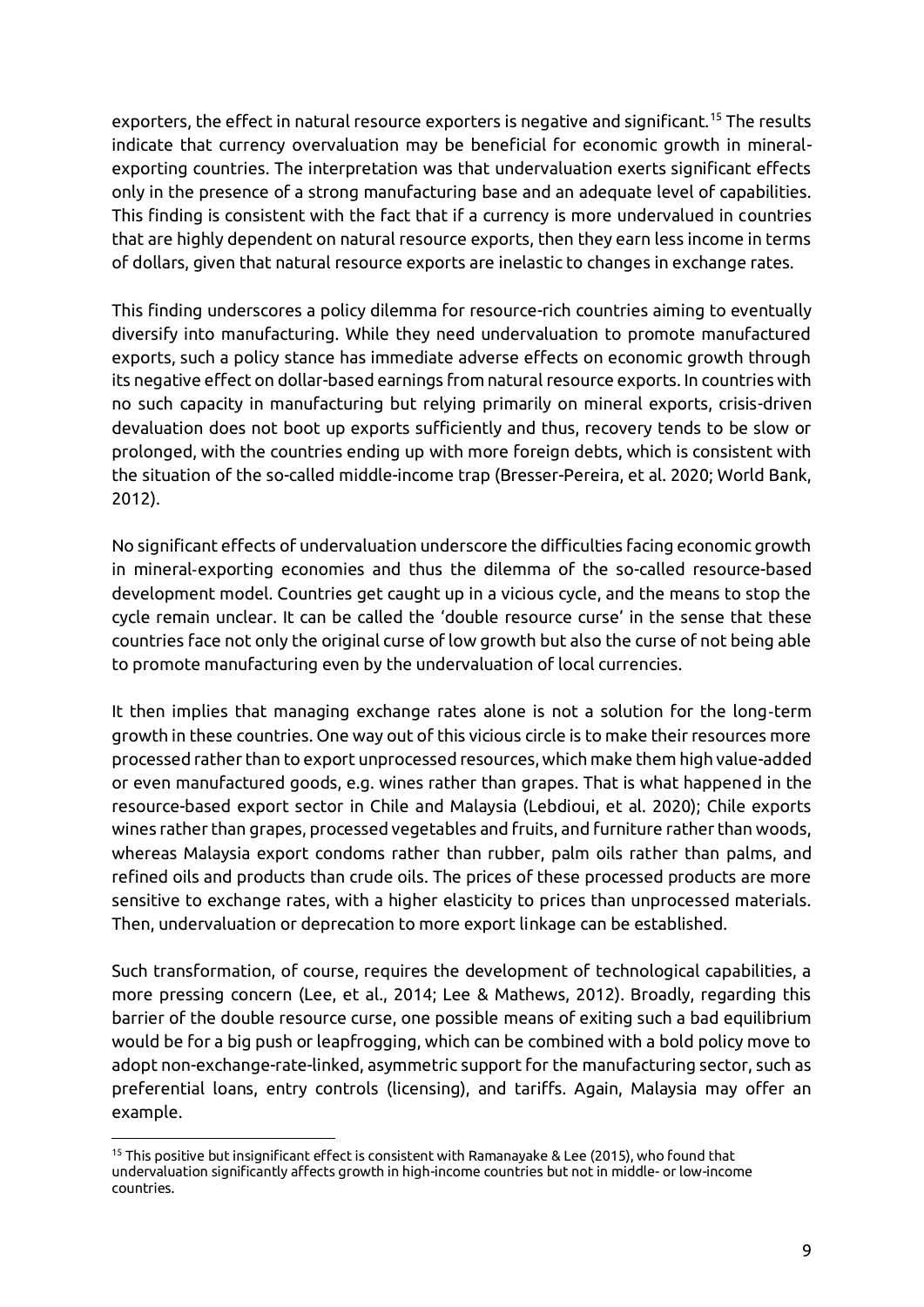Interestingly, Malaysia's efforts to stimulate resource-based exports (e.g. palm oils) were met with counter-attacks from the incumbent firms (Lebdioui, et al., 2020). For instance, Malaysia's exports of processed palm oil in the 1970s were blocked by the European common market, which practised tariff escalation to ensure that refining capacity would remain in Europe. In order to counter the EU import duty structure, the Malaysian government had initially decided to introduce an export duty on crude palm oil production. After further tariffs escalation in the EU in the 1990s, from about 100% in the 1970s to more than 200% in the 1990s (Gopal, 2001), most market deals for Malaysian processed palm oil were signed through government-to-government partnerships under so-called barter arrangements.<sup>16</sup> As a result of this barter trade that enabled securing export markets, palm oil refining activities in Malaysia considerably increased and became the most competitive internationally within ten years, achieving both economies of scale and scope. Another incentive for processed palm oil against crude oil was higher export taxes on crude oil and lower taxes for more processed oil, which made domestic prices of crude and processed oil deviate from the international market prices (Oikawa, 2016).

Then, the eventual solution was that Malaysia executed a hostile takeover of three British palm oil and rubber plantation conglomerates listed in the London stock exchange by Malaysian public capital in 1981 (Oikawa, 2016). While we will deal with this issue of ownership in the next section, it can be said that such upgrading into exporting processed palm oil, rather than crude oil, would not have been possible if there was no change of ownership from foreign to local. In the following sections, we will turn more to these two issues, namely local ownership and industrial policy.

# **4. Local ownership as an eventual requisite for upgrading in GVCs**

This section deals with one of the most delicate issues in development, namely the role of foreign vs. domestic ownership in upgrading through the GVC participation. Our proposition is that the eventual emergence of locally controlled firms plus local ownership of resources may also be an important ingredient for long-term success with RBD, although the sources of initial learning importantly included foreign actors and FDI. This is consistent with early insight by Amsden (1989) that foreign investments and MNCs can be important channels to access foreign knowledge but tend to interfere with the eventual growth of indigenous technological capabilities.

Such a view is also consistent with the recent finding of the "In-Out-In Again" pattern of the GVC participation in Lee, et al. (2018). The idea was that at the initial stage of growth by a latecomer, increased participation in GVC is necessary to learn foreign knowledge and production skills. In the functional upgrade at the middle-income stage, effort must shift to seek separation and independence from existing foreign-dominated GVCs so as to increase domestic value-added. Finally, after establishing their local value chains, latecomer firms and economies may have to seek reintegration into the GVC, which emphasises the

<sup>&</sup>lt;sup>16</sup> Barter grade is a system of trade in which participants in a transaction directly exchange goods or services for other goods and services of equivalent value without the use of money.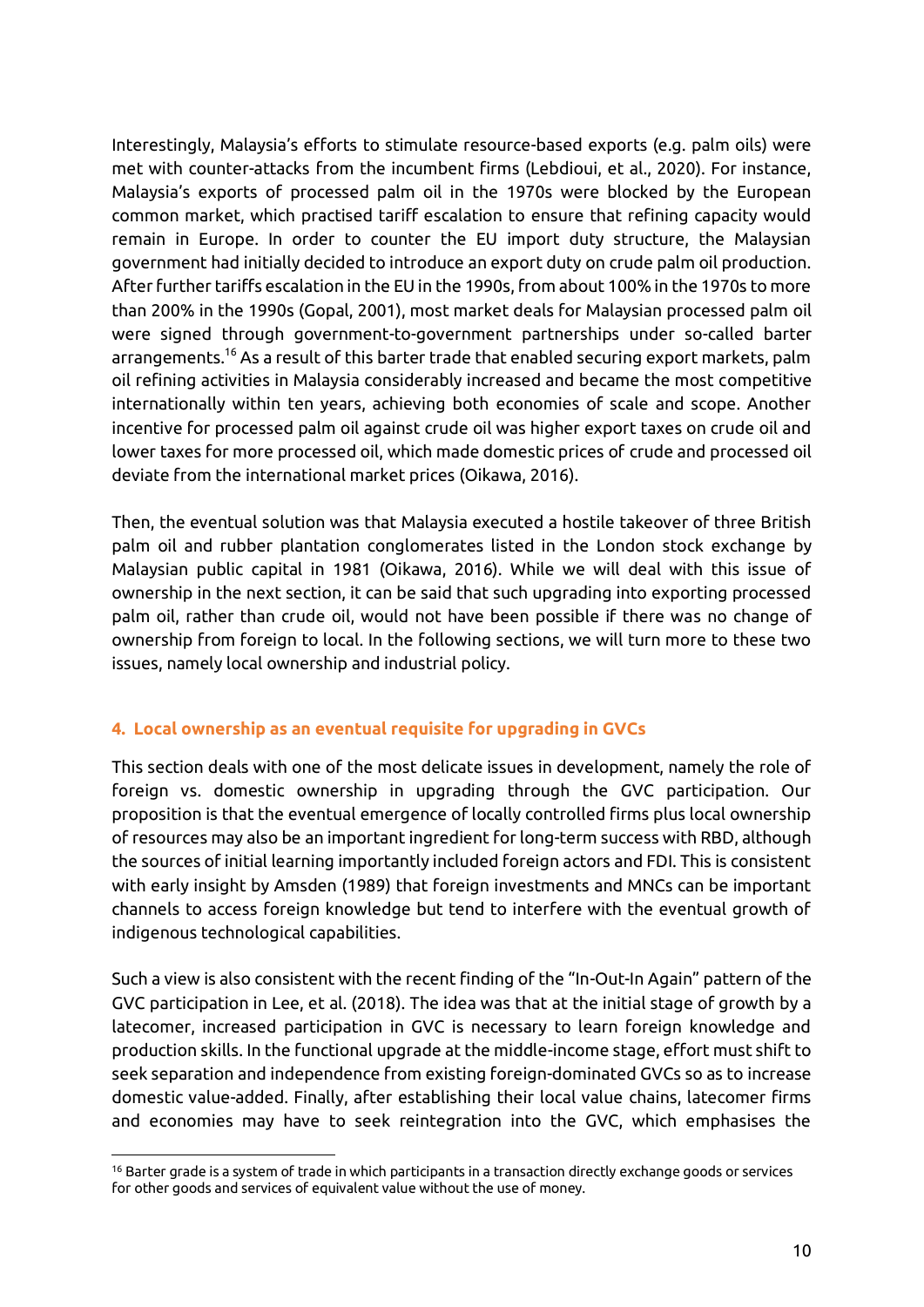transient separation from GVCs at the middle-income stages so as to increase domestic value-added and to develop technological capabilities.

The case of resource sectors in Malaysia may offer some lessons about the importance of local ownership. In both the rubber and palm oil sector in Malaysia, the plantations were all foreign-owned in the early days going back to the colonial period, and there was no interest in increasing domestic value-added compared to foreign value-added. The largely European-controlled plantation companies preferred to export crude palm oil and did not see many gains in relocating their vegetable oil processing facilities in Malaysia. After the initial entry point into the foreign-dominated GVCs during colonial times, Malaysia broke up those foreign-led GVCs through the nationalisation of ownership as it executed a hostile takeover of three British palm oil and rubber plantation conglomerates listed in the London stock exchange by Malaysian public capital in 1981 (Lebdioui, 2019b; Oikawa, 2016). The interest in processing palm oil and natural rubber locally has increased since then. In addition, in the rubber sector, a large difference in purchasing behaviour can be noted between domestic and foreign firms. Foreign-owned firms have fewer forward and backward linkages to other manufacturers in the Malaysian economy than domestically owned firms.

The petroleum sector of Malaysia was initially dominated by multinational oil companies, which remained the main providers of upstream technology in the early periods of resource exploitation, especially given the context of Malaysia's technology-demanding offshore and deep-water fields. To overcome such a situation, the government of Malaysia established a state-owned enterprise, Petronas, in 1974, which became possible by proclamation of the Petroleum Development Act (PDA) and the associated Production-Sharing Contracts (PSC). The objective of the PDA was to gain greater national control over petroleum resources, to provide affordable petroleum resources to the local market to form the basis for capital and energy-intensive industries and to encourage production linkages in both upstream and downstream activities (Nordas, et al., 2003). Petronas, the state-owned oil corporation, has also gradually developed capabilities and upgraded into higher-value activities.

The government also initiated a holistic approach to industrial policy combining local content requirements, tax incentives, skills transfer (through technical and specialised universities), state-led investments and opportunities for learning by doing (Lebdioui, 2019a). These tools have been successful in enhancing the industrial capabilities of local suppliers by allowing local firms to benefit from more stable intra-industry relationships, exposure to best practices, quality standards, as well as marketing capabilities. This holistic approach led to the accumulation of the capabilities needed for knowledge-intensive activities along the petroleum value chain.

Petronas was an essential vehicle for such industrial policy drive as it ran a program like the Petronas Vendor Development Program to bring up local suppliers. Petronas' partners are required to pay Petronas an annual research contribution, the "Research Cess", to promote joint R&D (PSC, Arts 9.1 and 9.2). Thus, the growth of local companies followed that of Petronas, and 74% of the total value of contracts in upstream activities in the petroleum sector was granted to local companies by 1995 (Tordo & Anouti, 2013). Given the key role in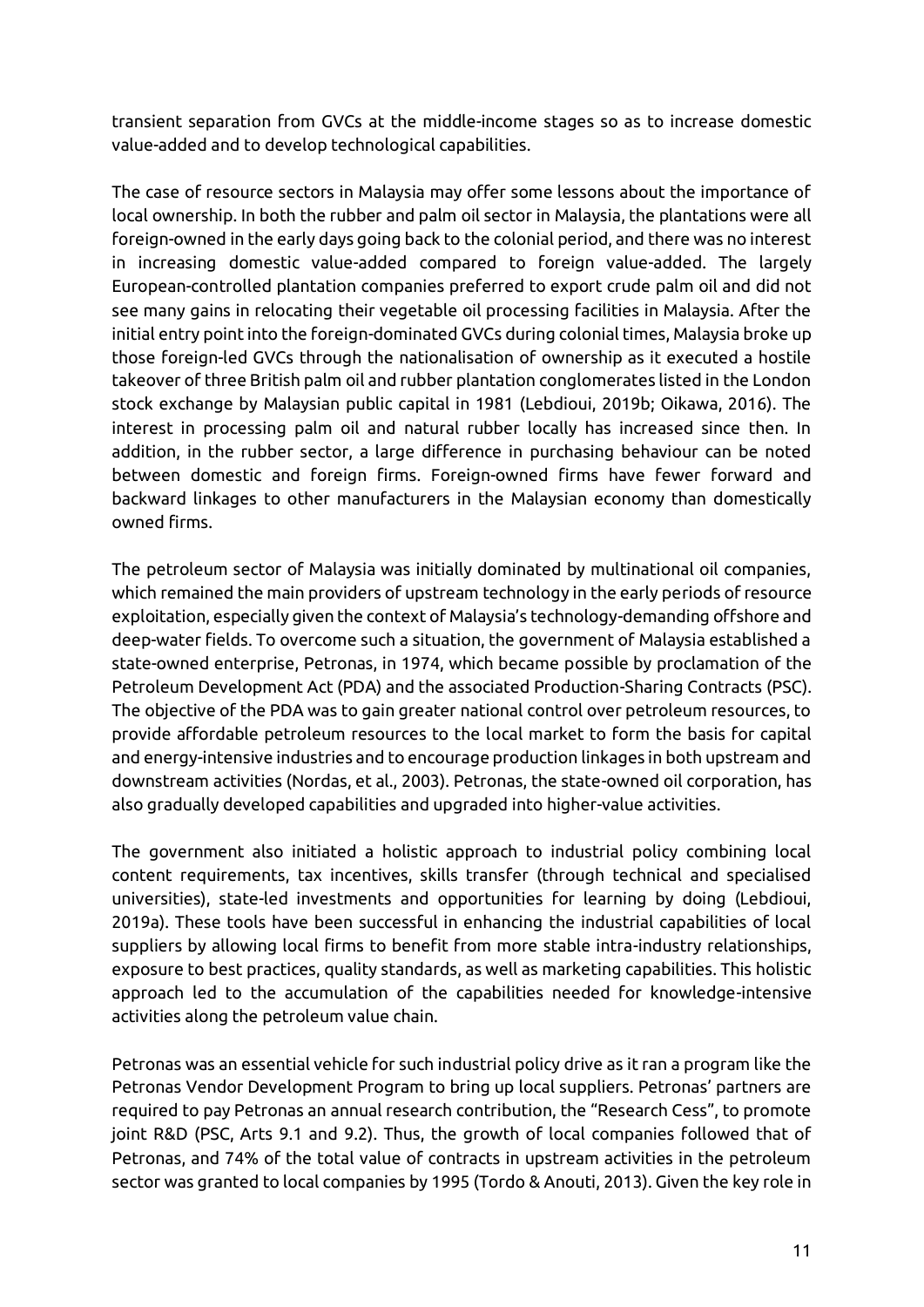promoting production linkages through several initiatives, it is doubtful whether similar value addition results would have been achieved if international oil corporations controlled the sector. Petronas itself has grown into a fully integrated international oil and gas company, which operates in over 30 countries. It is now on the list of the global Fortune 500 companies.

The role of ownership can also be discussed in terms of the upgrading path from OEM – ODM and OBM, in that along these three stages, ownership increase from simple ownership of production equipment and facility (OEM: own equipment manufacturing) to ownership of (product) design (ODM; own design manufacturing) and finally to own brand (OBM: own brand manufacturing).

Despite the effectiveness of OEM as a method of catching up at the early stage of economic growth, this mode is a somewhat uncertain long-term strategy because foreign vendor firms may move their production orders to other low-wage production sites (Lee & Mathews, 2012).

Currently, a similar trend is underway among flower producers in East Africa because foreign vendor firms buy flowers not only from Kenya but also from neighbouring countries that are catching up with Kenya. In this respect, OEM firms should prepare long-term plans in their transition to original design manufacturing (ODM) and finally to original brand manufacturing (OBM). ODM firms carry out most of the detailed product design, and their customer firms continue with marketing functions. Meanwhile, OBM firms undertake to manufacture, design new products, R&D for materials, processing of products, and sales and distribution for their own brands. The path from OEM to ODM to OBM has become the standard upgrade process for latecomer firms (Lee, 2019: ch 7).

The transition to OBM is difficult and rare even in East Asia (Lee, 2019: ch. 4.4). However, a successful case can be found in Uganda in Africa. Good African Coffee, a coffee company established in 2013 by an entrepreneur from Uganda named Rugasira, has been successful in the global market with its brands and sales network in Europe and North America. This case is very unusual and exceptional in Africa because this company exports not crude or unprocessed coffee but high-valued processed branded coffee. However, an interesting aspect of this case is that the company skipped the OEM stage and attempted OBM from the beginning. In a sense, this is a case of leapfrogging that bypassed the earlier stage of OEM. Actually, the company started by selling its own brand of coffee in retail supermarkets in foreign countries with packing performed abroad. Only after several years had the company gained the capacity of packaging in Uganda. This case is similar to several Korean companies, such as Hyundai Motors, which started selling cars with its own brands but with foreign-made engines and transmission and only later progressed to localising production of engines and transmission. This case may imply that the agro-food industry and processing segment of the primary sector industry can also be a compelling option for industrial development in Africa.

Modified examples of such upgrading in African flower firms include producing long-lasting flowers with specific scents and using a small number of pesticides, which require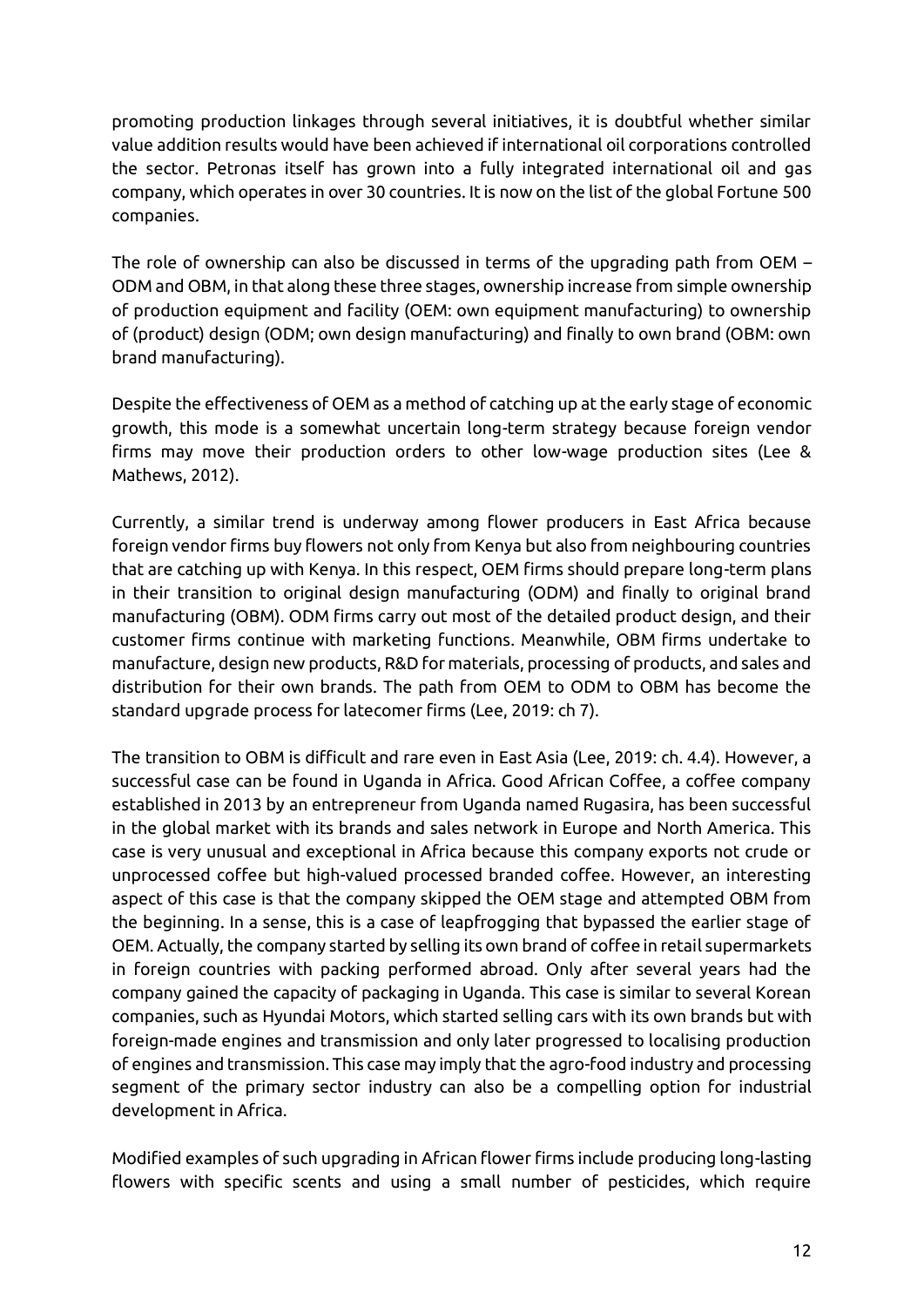innovation. A transition to OBM in the flower industry will require African firms to enter into marketing and to set up their own outlets with their own brands in Europe. Such a transition to ODM or OBM is difficult but serves as a narrow path to the middle- or even high-income status. In a sense, Botswana is attempting to find a niche by targeting the middle-level quality of diamond cutting and polishing, which lies above that of the small stones produced in China and India and below that of the highly specialised stones produced in Belgium and Israel (Morris, et al., 2012).

In this stage, public policy should focus on two kinds of upgrading: entry into new industries and upgrading to high-valued segments in existing industries, which involves upgrading the overall industrial structure (Lee, 2019: ch. 7). Short-cycle technology-based sectors are candidate niches for latecomers. The main issue is determining how to break into medium short-cycle technology-based products or the high-valued segment of existing sectors. Effective targets for such import substitution entry are the products that these countries used to import at high prices because of the oligopolistic market structure dominated by incumbent exporting countries or firms. A compelling example is China's telephone switch development in the 1980s and 1990s (Lee, et al., 2012). These lessons have implications for African countries, such as Nigeria, which produce oil without refining and export mostly as crude oil. These countries can build additional oil refineries, which are sectors corresponding to mature or medium short-cycle technologies. This task is possible because the technology required to build oil refineries is old, mature, and easily available at a cost. The process resembles Korea's entry into steel making through a state-owned enterprise in the early 1970s.

The above-mentioned technological development models share the common element of involving access to foreign knowledge through diverse channels. Foreign knowledge is critical because latecomers' catching-up effort frequently becomes risky, time-consuming, and costly without it. The diverse channels of knowledge, access, and learning generally include such modes as training in foreign firms and institutes, OEM, licensing, joint ventures, co-development with foreign specialised R&D firms, hiring of individual scientists or engineers, reverse brain drain, overseas R&D centres, strategic alliances, and international mergers and acquisitions (Lee, 2013). Successful technological development by latecomers involves government support, access to foreign knowledge, and private firms' effort. The weights and specific roles of the three elements differ by sector and level or stage of economic development.

#### **5. Breaking the vicious circle/equilibrium by industrial policy**

The discussion in the preceding section suggests that the issue of local ownership and room for industrial policy are closely intertwined in the sense that it is not easy to impose such intervention on foreign-owned firms, which are dominant in resource sectors in Africa. While that is an important aspect, the role of industrial policy goes beyond that, as it can break the 'bad' equilibrium. An example is the diamond sector in Botswana.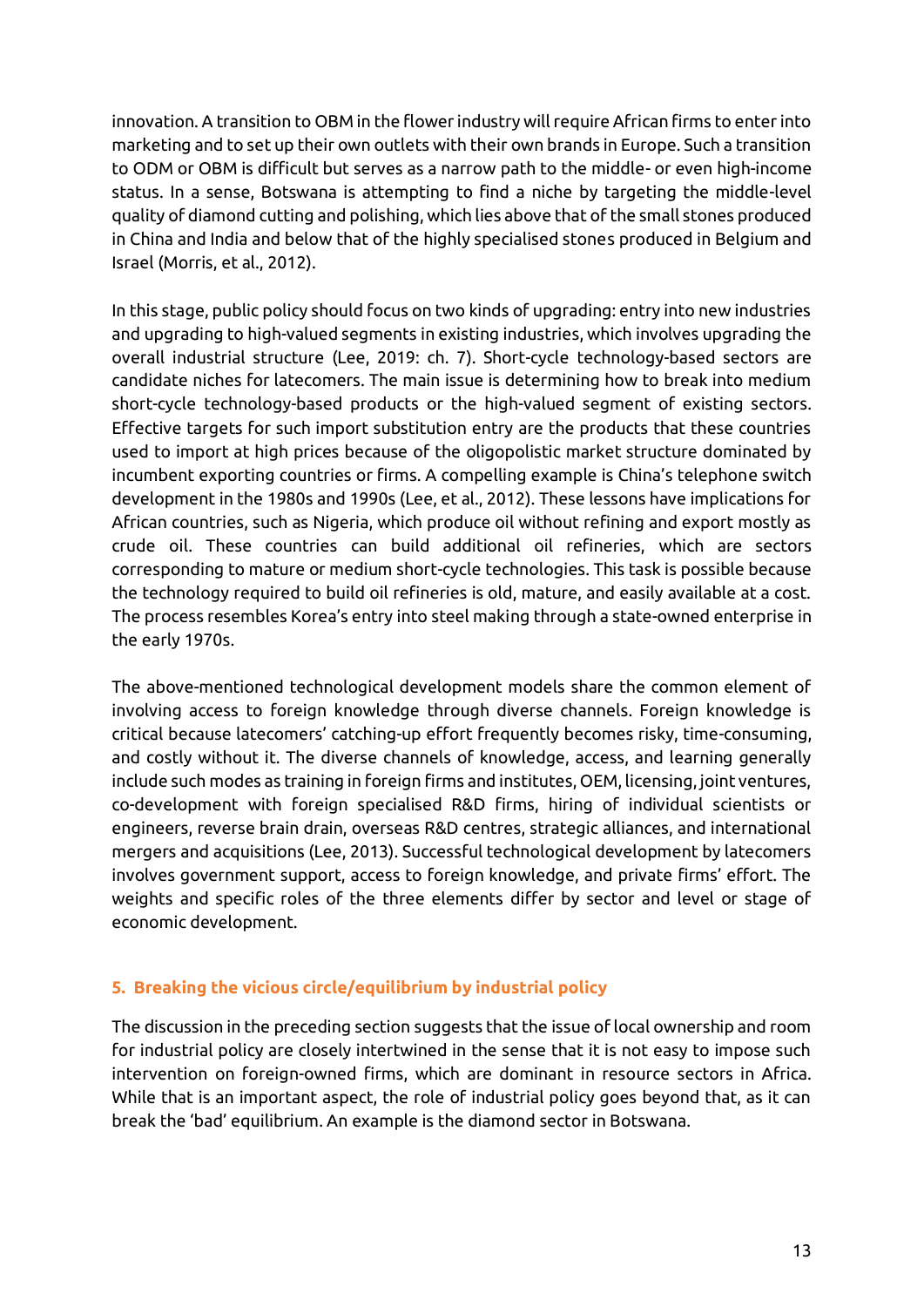The diamond sector has been the key sector contributing to the rise of Botswana from a low-income to a middle-income country. An important trigger was the special deal between the Botswana government and the foreign actor (in this case, an MNC) by which local firms had been able to evolve from being simple commodity producers to diamond cutting and polishing processors since the 1980s (Lee, 2019: ch 7). The path for such an upgrade was not smooth but took a long time. A change came in 2005 when De Beers, a global diamond jewellery company, and the Botswanian government entered into a big deal to promote local processing industries (Morris, et al., 2012). The government took advantage of its bargaining power in the specific year of 2005 when the 25-year mining license of De Beers was due for renewal. The government persuaded the multinational jewellery company to help Botswana create a viable cutting and polishing industry. It was a condition for the license to be renewed for another 25 years (Morris, et al., 2012). Until then, De Beers used to say that Botswana had no comparative advantage in the processing sector compared to those in India (ibid.).

After the new contract was signed, the government encouraged leading cutting and polishing companies (16 in total) to establish factories in Botswana and to transfer required skills to local firms and workers. Now, a challenge for the next stage is to keep moving up the value chain from crude diamond production to cutting and polishing and then to polished dealing, jewellery manufacturing, and marketing and sales to reach the high valueadded segment in the value chain.

Further, it can be argued that upgrading by resource sectors requires specific 'getting prices wrong' style industrial policy. In particular, research by Sato (2016) indicates the possibility of a different kind of resource curse, where a price boom for minerals reinforces the prevailing export of crude or unprocessed commodities (e.g. crude palm oil) but discourages the desired transition to exporting processed commodities. In this case, 'getting prices wrong' by taxes, subsidies or regulation may be necessary, like the successful manipulation of export taxes on crude vs. processed palm oil in Malaysia (Oikawa, 2016).

Another channel to promote the resource sector in Africa can be 'regional developmentalism,' proposed by Rudahindwa & Huellen (2020) and Rudahindwa (2018) and inspired by the new developmental state paradigm, which advocates for gradual rather than full-fledged trade liberalisation, and endorse more significant state intervention to steer productive capacity development and the establishment of regional value chains relying on regional, rather than international, markets. A rationale and motivation for regional developmentalism is the recognition that conventional trade liberalisation and indiscriminate economic integration, such as the Agreement to establish an African Continental Free Trade Area (AfCFTA), which aims to create a continental market for goods and services, has not led to trade diversification into higher value-added segments of supply chains, and thus the region continues to be heavily dependent on a primary commodity with devastating consequences for the balance of payment position of involved countries, in particular those in the ECOWAS (Economic Community of West African States) region.

Causes for such disappointing outcomes are not just slow progress in tariff reduction or often-cited supply-side bottlenecks but also fundamental asymmetry in global economic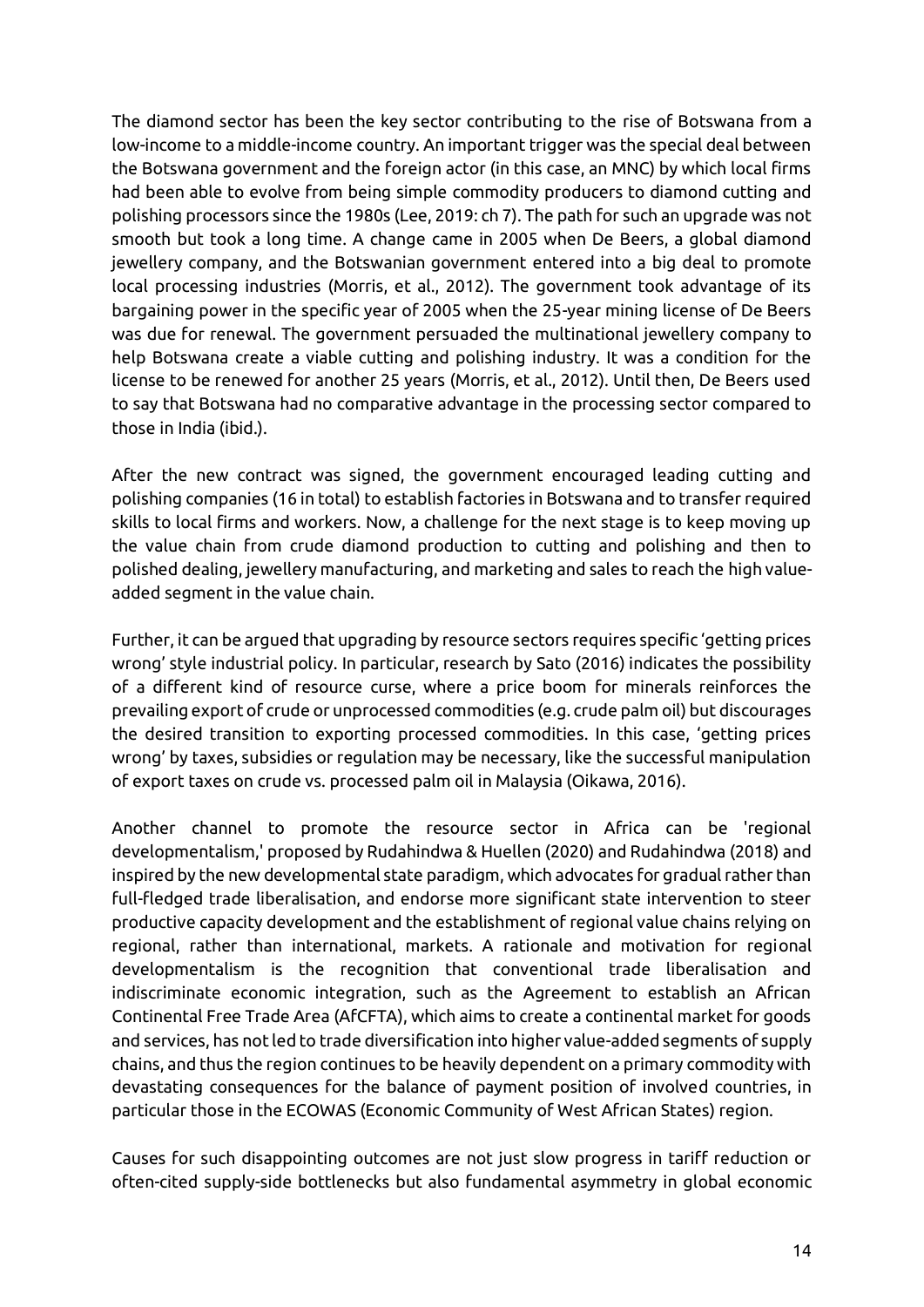power structures (Rudahindwa & Huellen, 2020). For instance, typical agri-food chains, including the global cocoa-chocolate or coffee chain, are characterised by a high concentration of buyer power in the hands of a few MNCs, which makes it difficult for newcomers to enter (Cramer, 1999; Gereffi, 1994; Gibbon, 2001; Talbot, 2009). Specifically, key players in the segments, such as grinders who process cocoa beans into intermediate products, branders who manufacture consumable end products and merchandise them, and large supermarket chains, are all highly concentrated, with a handful of MNCs holding more than 50%t of the global market share (Gilbert, 2007; TCC, 2010; UNECA, 2013). Further, many advanced countries impose tariffs with the rates increasing progressively with the degree of cocoa processing, posing an effective barrier to entry. Given these structural asymmetries, a radical response would be a takeover of oligopolistic MNC or FDI firms in the value chains by indigenous agency, as it happened in Malaysia (see the preceding section).

Or, one of the alternative routes for new entrants into a global value chain can be via regional markets (Nissanke, 2019; UNECA, 2013). Actually, the latest COVID-19 crisis has demonstrated the fragility of globally dispersed supply networks and reinvigorated interest in regional networks (Rudahindwa & Huellen, 2020). Regional markets can provide necessary linkages and niche markets for the infant industries to develop, whereby local firms are able to build up capabilities in regional markets that are less demanding in terms of standards and competition (Humphrey & Schmitz, 2004; Rudahindwa & Huellen 2020).<sup>17</sup> Specific infant industry protection measures may include tariffs, import quotas, and subsidised government loans. Rudahindwa (2018, p. 47) argue that these measures could be accommodated under the WTO Enabling Clause, which is designed to benefit regional trade agreements involving less developed countries, as well as GATT 94 article XVIII, which includes special measures for the protection and the nurturing of infant industries in poor developing countries.

Specific support for the coffee farmers by the Vietnamese government is pointed out as one of the factors for the rise of coffee sectors in Vietnam at the expense of market shares by coffee from Africa (Marsh, 2007).<sup>18</sup> While credits to farmers were offered at a very high rate of 15% in Africa, the State-owned development bank VBARD in Vietnam supplied farmers with credit in very favourable arrangements, including several clauses to protect farmers during difficult market conditions, such as an adjustment of loan repayment term or freezing of repayment for up to three years when the price of coffee drop (Marsh, 2007). One factor for the advance of the coffee sector in Vietnam and Brazil is a mix of governmental policies helping farmers and producers as well as new inventive ways such as

<sup>&</sup>lt;sup>17</sup> However, as Rudahindwa & Huellen (2020) observe, despite West Africa being the single largest region to contribute to world cocoa bean supply (75% of the world's cocoa is produced in West Africa), only 2% of the \$100 billion cocoa industry is generated in the region and cocoa beans are largely exported with no or little processing for value addition (TAFAC, 2019). Paradoxically, West Africa and the African continent in general are among the fastest growing markets for consumer chocolate and cocoa containing foodstuff, whereby the rising demand is satisfied in great parts through imports from outside the region (89% of chocolate imports originate from outside the region).

<sup>&</sup>lt;sup>18</sup> After 1990, Africa's coffee production dropped by an average of 1.5% per year while the growth in the Asian market was 4.1% per year (Dube & Vargas, 2013).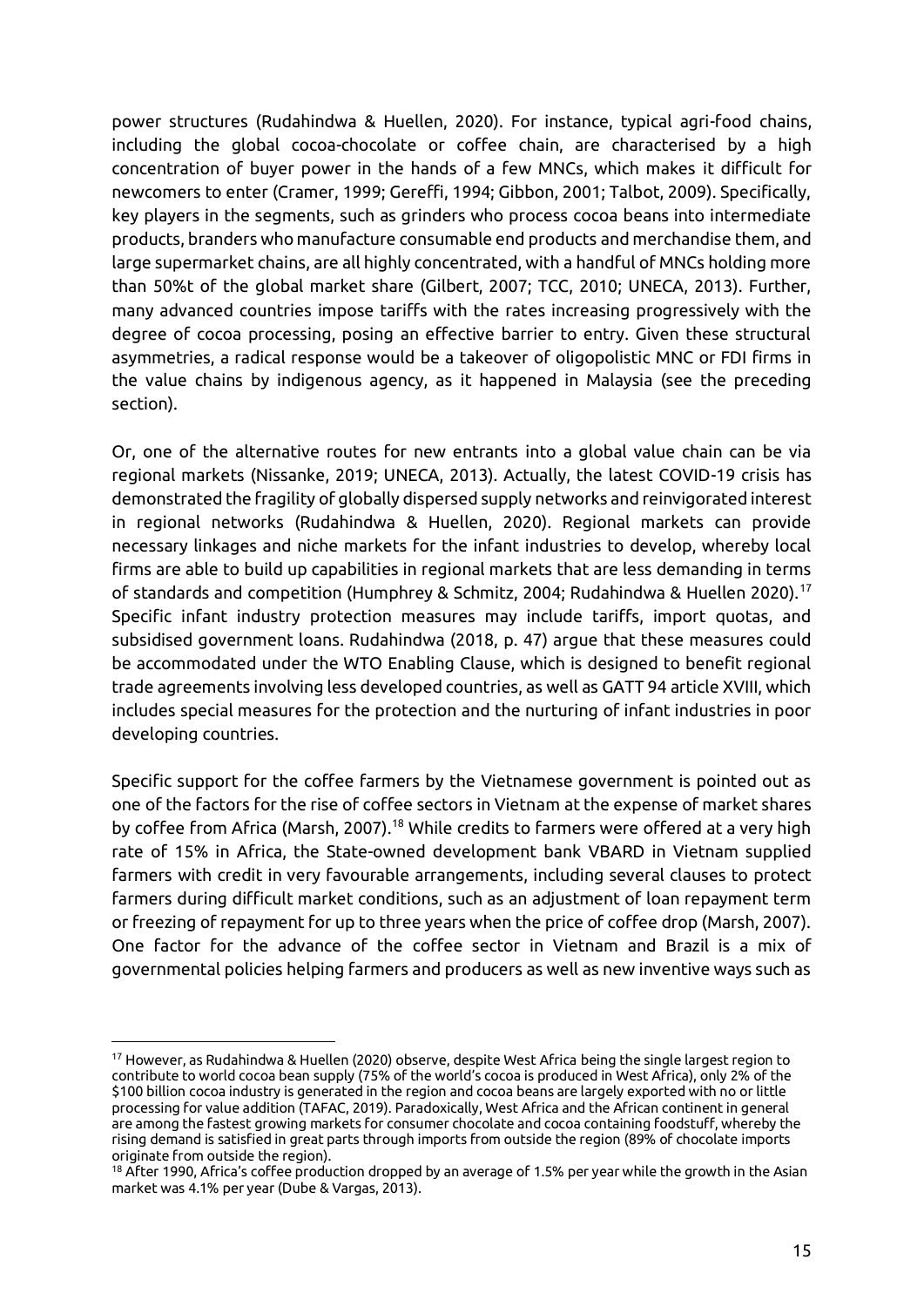the increased density of productive hybrid varieties, irrigation and improved mechanical harvesting, combined with proactive industry organisations (Technoserve, 2003).

In sum, targeted industrial policy in the context of the regional developmentalism paradigm may promote export-led and resource-based industrialisation by building up productive capacity and related regional value chains to reverse the adverse effects that the international economic order has on lower- and middle-income countries.

# **6. Summary and concluding remarks**

 $\overline{a}$ 

Given the debate on the resource curse and resource-based development, this paper revisits this issue in the context of COVID-19 and prospects for the post-pandemic era. Disruption of GVCs in the post-pandemic era poses both additional difficulties and new opportunities for emerging countries seeking new modes of development and catch-up. Such a new mode can be something relying more on domestic resources for a more resilient pattern of development if it is possible. Successful catch-up by specialising in those resource-based sectors is consistent with Lee's (2013) argument that the latecomers should identify low-entry barrier sectors in the international division of labour; these resourcebased sectors represented such low-entry barrier sectors for many resource-rich emerging economies.

In this sense, many resource-rich African countries can be said to have a certain advantage in resource-based activities, and the only problem is that they still tend to export unprocessed or raw materials. Such a situation is in contrast to the experiences of several countries in other continents that have managed to develop high-value-added, exportoriented, resource-based sectors, pursuing an RBD. This paper aims to be useful in suggesting the following generic lessons extracted from other countries' examples that can be useful for African countries, although these should be further tailored to the specificities of each country, taking into account the multi-dimensional unfolding of the impacts from the COVID-19 pandemic (e.g. weakening of FDI, closures of many local businesses, and limited ability for countries to use their exchange rates).

In general, this paper identifies the following three enabling conditions for resource-based development. First, upgrading by resource sectors requires specific 'getting prices wrong' style industrial policy. Second, the eventual emergence of locally controlled firms plus local ownership of resources may also be an important ingredient for long-term success with RBD, which is consistent with the early insight by Amsden (1989) and the recent observation about the "In-out-In Again" pattern of the GVC participation in Lee, et al. (2018). The third issue is how to overcome the 'double resource curse' that the developing countries face; not only the original curse of low growth but also the curse of not being able to promote manufacturing even by the undervaluation of local currencies.<sup>19</sup> One solution is to promote high value-added or processed products by bold policy moves to promote innovation-based

<sup>&</sup>lt;sup>19</sup> As a matter of fact, despite the fact that the pandemic resulted in further depreciation of currencies of typical African countries, the situation is not helping any manufacturing in Africa, rather many local firms were closed down.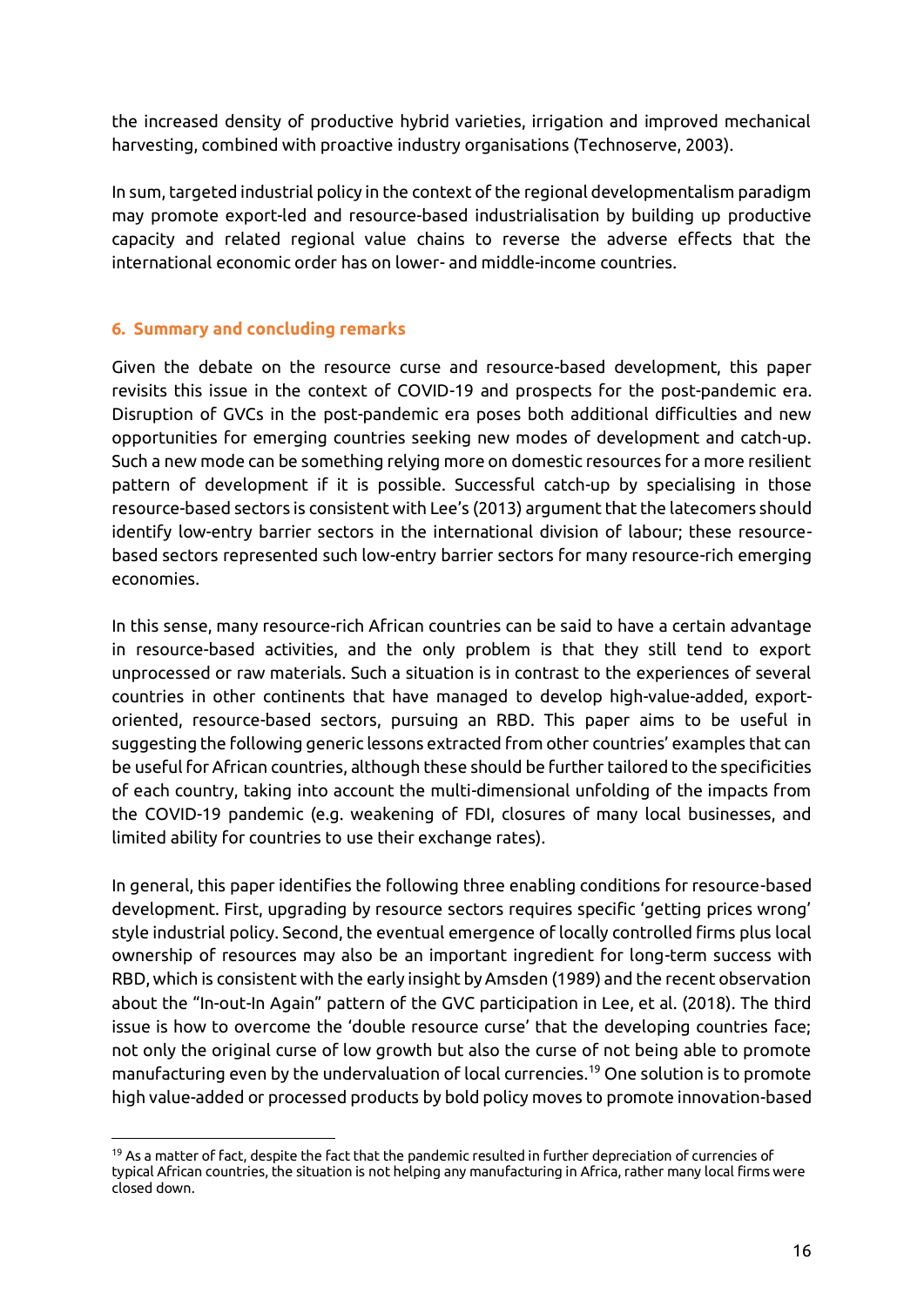upgrading combined with non-exchange rate linked, asymmetric support for the resource sector, such as preferential loans, entry controls (licensing), and subsidies.

These strategies can be further refined and implemented in view of several structural barriers, such as prohibitively high-interest rates associated with an oligopolistic banking sector dominated by foreign banks, the concentration of high-end value chains by foreign MNCs, and high tariffs by advanced economies against processed foods and other commodities. Some of these are the consequences of the past liberalisation, and in this sense, African countries also suffer from the liberalisation-caused middle-income trap, like Latin American countries (Bresser-Pereira, et al., 2020). Such vicious circle or equilibrium may require an effort and interventions to break up the equilibrium, such as establishing indigenously owned banks (including development banks), hostile take-over of foreign-held high-end value chains (as happened in the palm oil sector in Malaysia), and 'getting prices wrong' type industrial policy to disrupt asymmetry in power relations.

Overall, this study implies that there can be several alternative ways to promote economic development in emerging economies, despite the initial dominance of FDI and MNCs (Malerba & Lee, 2021). The first, mainly experienced in East Asia (e.g. Taiwan, South Korea), is based on the idea of catching up by developing technological capabilities in short cycle technology manufacturing sectors (Lee, 2013).<sup>20</sup> The second option of specialisation for latecomers is not in manufacturing but in IT services, such as mobility, e-commerce, games, mobile payments, travel, music and entertainment, and other app-based services, with a prime example of success in India. As discussed in the context of Africa (Lee, et al., 2014), these are also low entry barrier sectors, given that these IT-related services are also short cycled, similarly to IT manufacturing. The third or resource-based option is what this paper has discussed, which is a gradual way to exercise consistent industrial policy to promote local capabilities – an option that focuses more on the technological capabilities around resource-based industries rather than resource rents alone. It strongly relies on a strong process of linkage development to get out of the middle-income trap. Our contribution to this debate is the analysis of this route with the example of the resource-based sectors in various countries.

<sup>&</sup>lt;sup>20</sup> Lee (2019) points out that at the middle-income stages, Korea and Taiwan went through a different path by specialising in sectors with "short-cycle" technologies in contrast to advanced economies that specialise in "long-cycle" technology-based sectors (Lee, 2013). In sectors and activities that are based on short-cycle technologies, the extensive experience of firms in front-running countries is no longer considered an advantage because frontier technologies tend to be disrupted and change radically and frequently.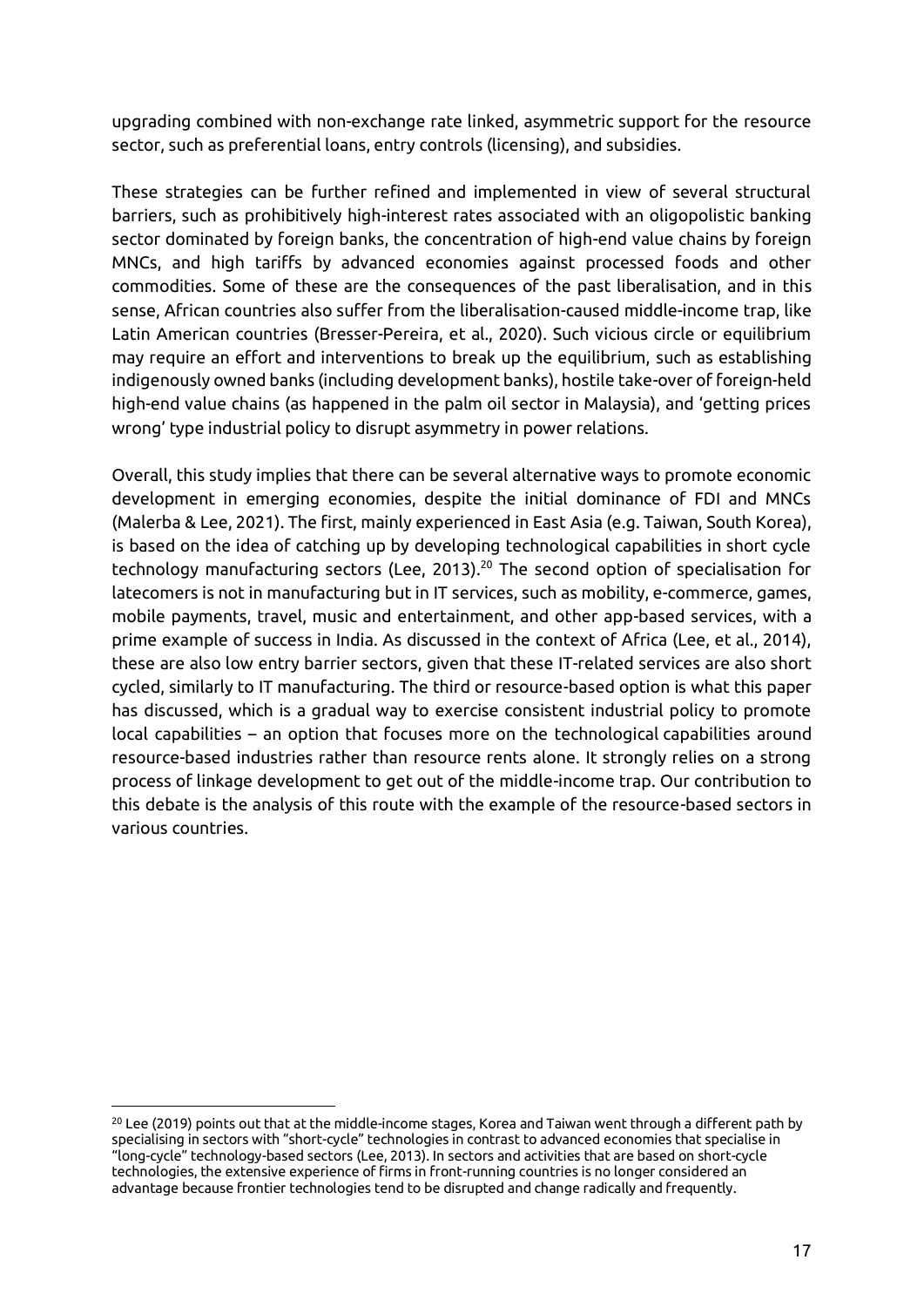# **References**

African Export-Import Bank. (2017). *Transforming African Trade*. Cairo: African Export-Import Bank.

Aguirre, A., & Calderon, C. (2005). *Real exchange rate misalignments and economic performance*. Banco Central de Chile, 315.

Amsden, A. H. (1989). Asia Next Giant-How Korea Competes in the World-Economy. *Technology Review*, 92(4), 46-53.

Baldwin, R. (2016).*The Great Convergence*. Cambridge, MA: Harvard University Press.

Blum, B., & Leamer, E. E. (2004). *Can FTA suspend the law of gravity and give the Americas higher growth and better income distribution*. Toronto and UCLA.

Bresser-Pereira, L. C., Araujo, E. C., & Peres, S. C. (2020). An alternative to the middleincome trap. *Structural Change and Economic Dynamics*, 52, 294–312.

Cherif, R., & Hasanov, F. (2015) *The Leap of the Tiger: How Malaysia Can Escape the Middle-Income Trap*, IMF Working Paper WP/15/131. Washington DC: IMF.

Cramer, C. (1999). Can Africa Industrialize by Processing Primary Commodities? The Case of Mozambican Cashew Nuts. *World Development*, 27(7), 1247–1266.

De Ferranti, D., Perry, G. E., Lederman, D., & Maloney, W. (2002). *From natural resources to the knowledge economy: Trade and Job Quality*. World Bank Latin American and Caribbean Studies.

Dube, O., & Vargas, J. F. (2013). *Commodity price shocks and civil conflicts: Evidence from Columbia*. Oxford University Press.

Gereffi, G. (1994). The Organization of Buyer-Driven Global Commodity Chains: How U.S. Retailers. Shape Overseas Production Network. In Gereffi, G. & Korzeniewicz, M., (Eds.), *Commodity Chains and Global Capitalism*. Praeger, Westport, Conn. and London.

Gibbon, P. (2001). Upgrading Primary Production: A Global Commodity Chain Approach. *World Development*, 29(2), 345–363.

Gilbert, C. L. (2007). *Value Chain Analysis and Market Power in Commodity Processing with Application to the Cocoa and Coffee Sectors*. Commodity Market Review: CMR.

Gopal, J. (2001). The development of Malaysia's palm oil refining industry: obstacles, policy and performance. PhD. Thesis submitted to Imperial College, London. Gylfason, T. (2001). Natural resources, education, and economic development. *European Economic Review*, 45(4), 847–859.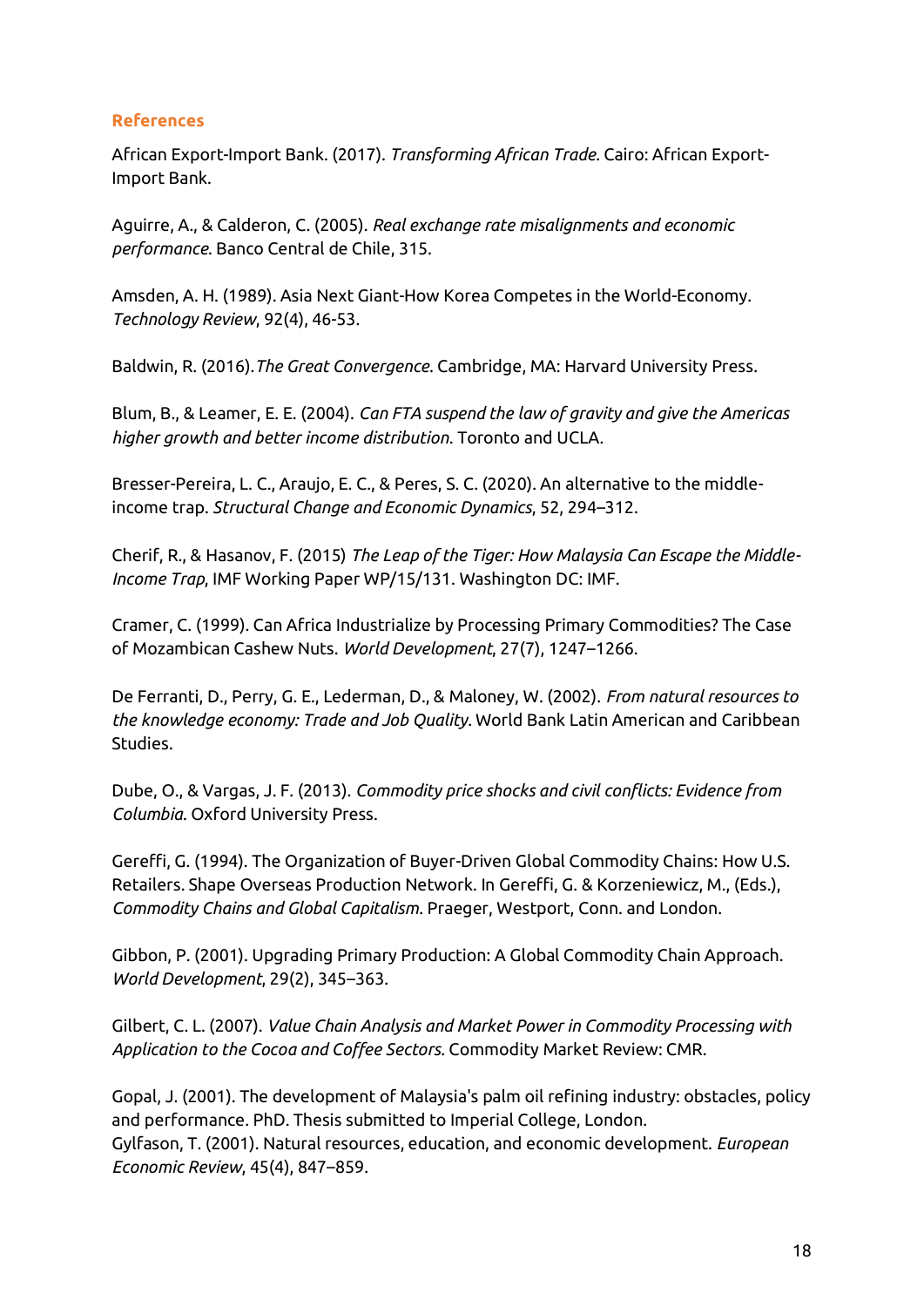Haddad, M., & Pancaro, C. (2010). *Can Real Exchange Rate Undervaluation Boost Exports and Growth in Developing Countries? Yes, But Not for Long*. The World Bank, Washington, DC.

Humphrey, J., & Schmitz, H. (2004). Chain Governance and Upgrading: Taking Stock. In Schmitz, H., (Ed.), *Local Enterprises in the Global Economy: Issues of Governance and Upgrading*, chapter 13, 349–382. Edward Elgar Publishing, Cheltenham.

ICMM. (2012). *The Role of Mining in National Economies: Mining*'*s Contribution to Sustainable Development*. International Council on Mining and Metals. Available at www.icmm.com, London.

Korinek, A., & Servén, L. (2010). *Undervaluation through foreign reserve accumulation: Static losses, dynamic growth*. (World Bank Policy Research Working Paper No. 5250). The World Bank, Washington, DC.

Lebdioui, A. (2019a). Local content in extractive industries: Evidence and lessons from Chile and Malaysia, *Extractive Industries and Society*. <https://doi.org/10.1016/j.exis.2019.05.001>

Lebdioui, A. (2019b). *Economic Diversification and Development in Resource-dependent Economies: Lessons from Chile and Malaysia*. PhD thesis. University of Cambridge.

Lebdioui, A., Lee, K., & Pietrobelli, C. (2020). Local-Foreign Technology Interface, Resourcebased development, and Industrial policy: How Chile and Malaysia are escaping the Middle Income Trap. *Journal of Technology Transfer,* 46(3), 660-685. DOI: 10.1007/s10961-020- 09808-3.

Lee, K. (2019). *The Art of Economic Catch-up: barriers, detours and leapfrogging in innovation systems*. Cambridge University Press: Cambridge.

Lee, K. (2013). *Schumpeterian Analysis of Economic Catch-Up: Knowledge, Path-Creation, and the Middle-Income Trap*. Cambridge and New York: Cambridge University Press.

Lee, K., Lee, J., & Lee, J. (2021). Alternative Pathways to Growth beyond the Middle-Income Stage and National Innovation Systems (NIS): Balanced, Imbalanced, Catching-up, and Trapped NIS. *World Development*, 144, 105472.

Lee, K., Mani, S., & Mu, Q. (2012). Explaining divergent stories of catch-up in the telecommunication equipment industry in Brazil, China, India, and Korea. In F. Malerba & R. Nelson (Eds.), *Economic Development as a Learning Process* (ch.2, pp.21-71). Edward Elgar. Lee, K., & Mathews, J. (2012) Firms in Korea and Taiwan. In Cantwell, J., & Amman, E. (Eds.), *The Innovative firms in the Emerging Market Economies*. Oxford University Press, Oxford, pp. 223–245.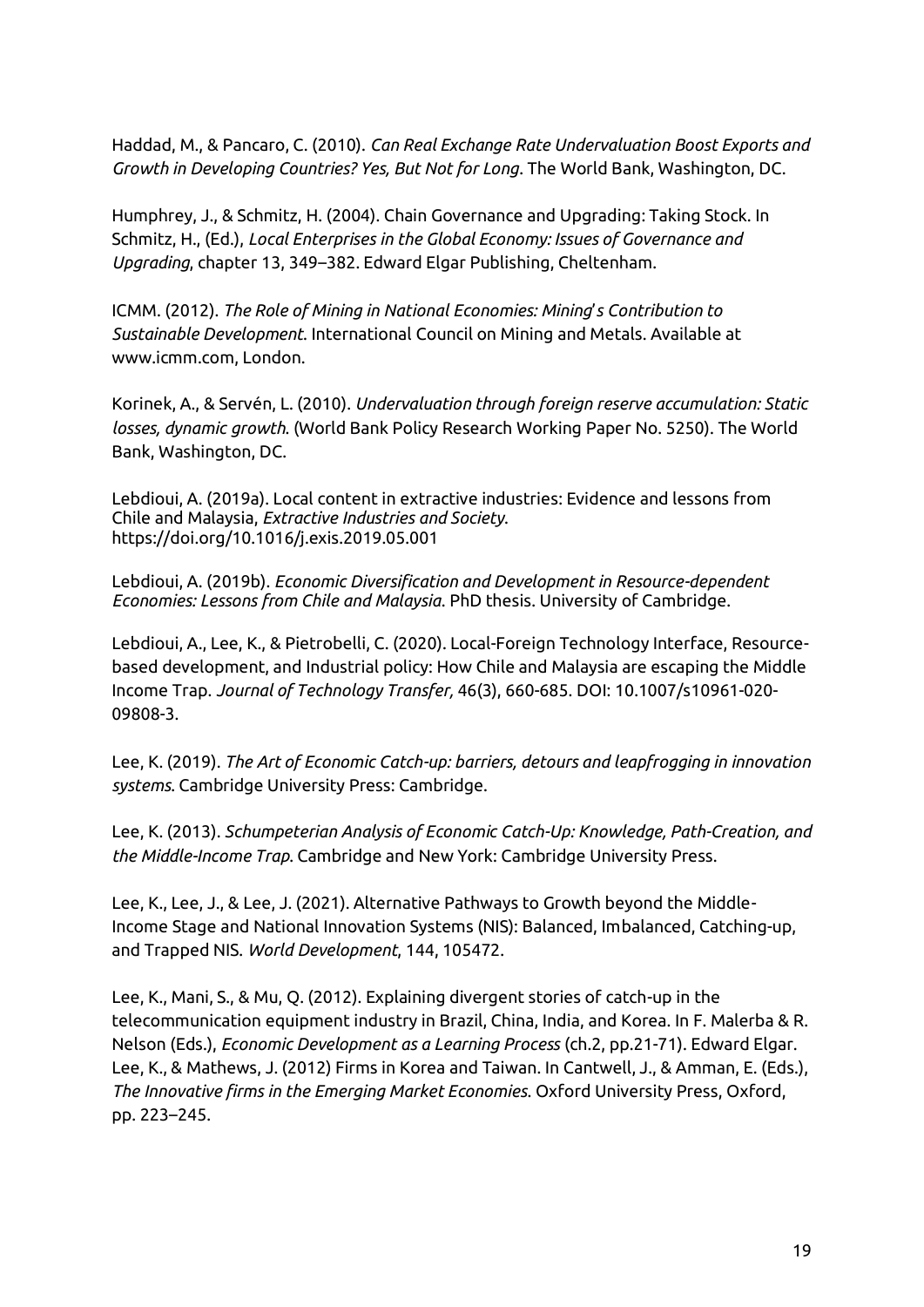Lee, K., Juma, C., & Mathews. J. (2014). Innovation Capabilities for Sustainable Development in Africa. In Monga, C. l., & Lin, J. Y. (Eds.), *Handbook of Africa and Economics*. Oxford: Oxford University Press.

Lee, K., & Ramanayake, S. (2018). The adding-up problem & wage-productivity gap in exports of developing countries: A source of the middle-income trap, *European Journal of Development Research*, 30(5), 769-788.

Lee, K., Szapiro, M., & Mao, Z. (2018). From global value chains (GVC) to innovation systems for local value chains and knowledge creation. *The European Journal of Development Research*, 30(3), 424-441.

Leite, C., & Weidmann, J. (1999). *Does mother nature corrupt? Natural resources, corruption and economic growth*. IMF African and Research Department.

Malerba, F., & Lee, K. (2021). An evolutionary perspective on economic catch-up by latecomers, *Industrial and Corporate Change,* 2021. https://:doi.org/ 10.1093/icc/dtab008.

Marsh, A. (2007). *Diversification by Smallholder Farmers: Vietnam Robusta Coffee, Agricultural. Management*. (Marketing and Finance Working Document no. 19) FAO, Rome.

Morris, M., Kaplinsky, R., & Kaplan, D. (2012). *One thing leads to another: Promoting industrialization by making the most of the commodity boom in sub-Saharan Africa*. Lulu.com.

Nissanke, M. (2019). Exploring macroeconomic frameworks conducive to structural transformation of sub-Saharan African economies. *Structural Change and Economics Dynamics*, 49, 103-116.

OECD (2020) COVID-19 and Africa: Socio-economic implications and policy responses. OECD Policy Responses to Coronavirus (COVID-19), May 7, 2020.

Oikawa, H. (2016). Resource-Based Industrialization of the Malaysian Palm Oil Industry. In Sato, Y., & Sato, H. (Eds). *Varieties and Alternatives of Catching-up*. Palgrave Macmillan, London. 247-276.

Paldam, M. (1997), Dutch disease and rent seeking: The Greenland model. *European Journal of Political Economy*, 13(1), 591–614.

Perez, C. (2008). *A vision for Latin America: A resource-based strategy for technological. dynamism and social inclusion.* (Globelics Working Paper Series no 2008-04). The Global Network for Economics of Learning, Innovation and Competence Building System (Globelics), Lagunilla de Costa Rica.

Poelhekke, S., & (van der) Ploeg, F. (2009). Volatility and natural resource curse. *Oxford Economic Papers*, 61(4), 727-760.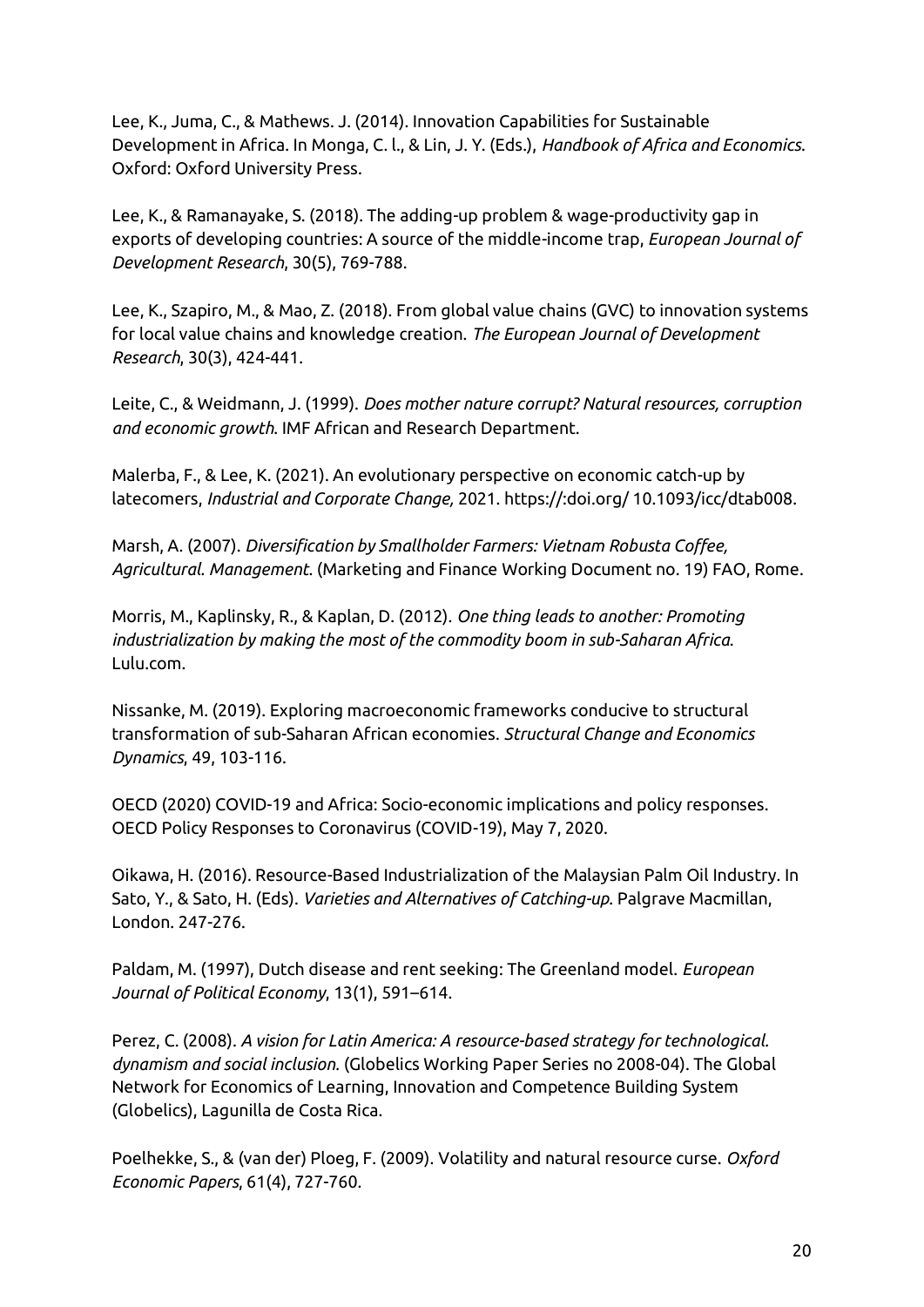Raj-Reichert, G. (2019). *The electronics industry in Indonesia and its integration into global supply chains.* ILO Working Papers 995052493402676, International Labour Organization.

Ramanayake, S. S., & Lee, K. (2015). Does openness lead to sustained economic growth? Export growth versus other variables as determinants of economic growth, *Journal of the Asia Pacific Economy*, 20(3), 345–368.

Ramanayake, S.S., & Lee, K. (2018). Differential effects of currency undervaluation. On economic growth in mineral- vs. manufacture‑exporting countries: Revealing the source of the vicious procyclicality in the resource-cursed South. In Niosi, J. (Ed.), *Innovation Policy, Systems and Management*, Cambridge University Press, Cambridge.

Rasiah, R. (2006). Explaining Malaysia's export expansion in palm oil and related products. Chapter 5 in *Technology, adaptation, and exports: How some developing countries got it right*, Washington, D.C.: World Bank.

Rasiah, R. (2017). The industrial policy experience of the electronics industry in Malaysia, in Page, J., & Tarp, F. (Eds.) *The Practice of Industrial Policy: Government - Business Coordination in Africa and East Asia*. Oxford University Press.

Rodrik, D. (2008). The real exchange rate and economic growth, *Brookings Papers on Economic Activity*, 2, 365–412.

Rudahindwa, J. B. (2018). *Regional Developmentalism through Law: Establishing an African Economic Community*. Routledge, Oxon and New York.

Rudahindwa J. B., & (v.) Huellen, S. (2020), *Regional Developmentalism in West Africa: the Case for Commodity-Based Industrialization through Regional Cooperation in the Cocoa-Chocolate Sector.* (SOAS Department of Economics Working Papers 239). University of London, UK.

Sachs, J. D., & Warner, A. M. (1997). Sources of slow growth in African economies, *Journal of African Economies*, 6(3), 335–376.

Sachs, J. D., & Warner, A. M. (1999). The big push, natural resource booms and growth, *Journal of Development Economics*, 59, 43–76.

Sato, Y. (2016). Curse or Opportunity? A Model of Industrial Development for Natural Resource-Rich Countries on the Basis of Southeast Asian Experiences. In Sato, Y., & Sato, H. (Eds.).*Varieties and Alternatives of Catching-up: Asian Development in the context of the 21st Century*, Palgrave Macmillan, London.

Seibel, H. D. (2002). *Coffee Finance in Kenya: How to Undermine Rural Finance and Development*. Development Research Center, University of Cologne.

Setterfield, M. (Ed.) (2010). *Handbook of Alternative Theories of Economic Growth*, Edward Elgar, Cheltenham.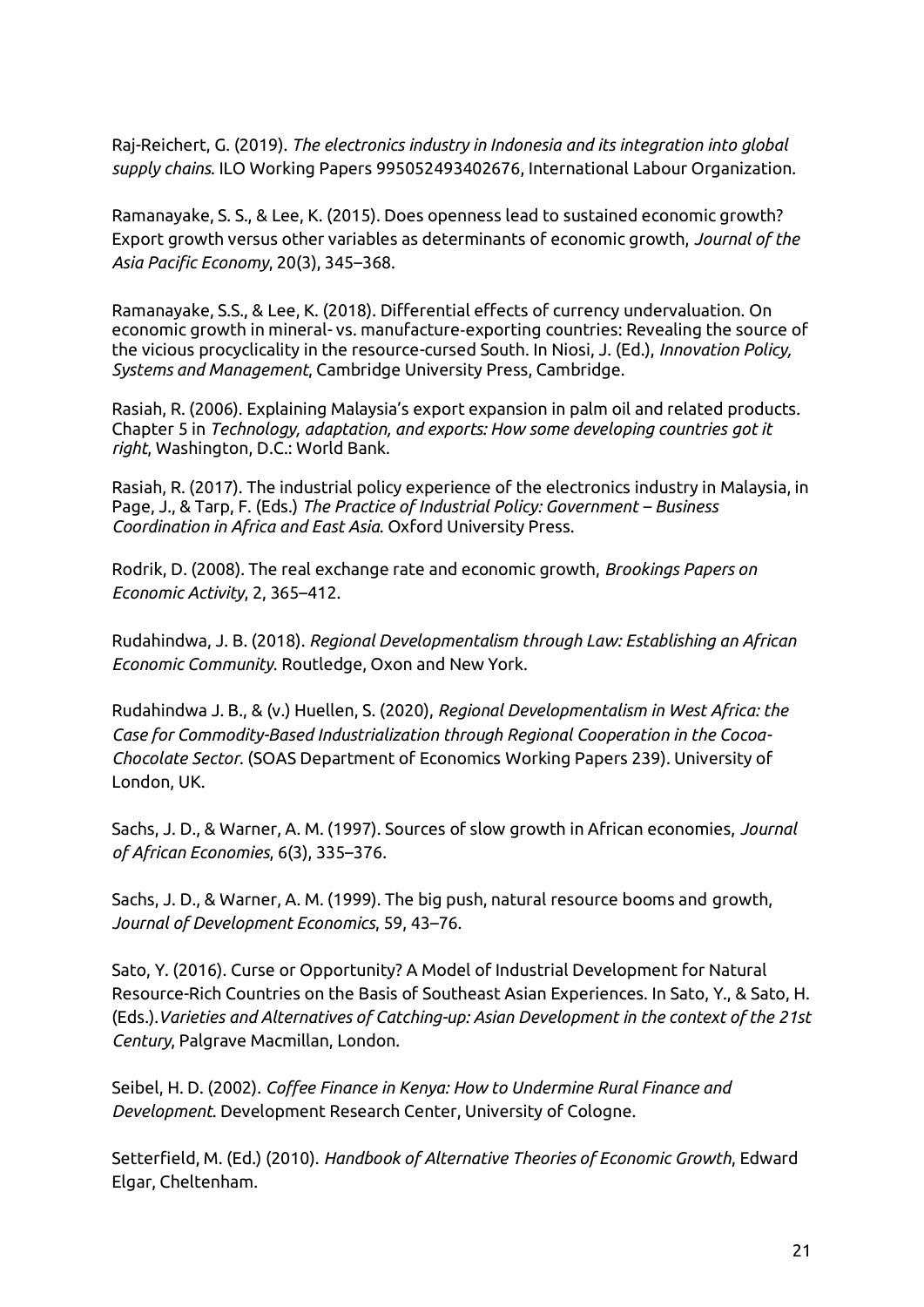Talbot, J. M. (2009). The Comparative Advantages of Tropical Commodity Chain Analysis. In Bair, J., (Ed), *Frontiers of Commodity Chain Research*. Stanford University Press, Stanford, CA.

Technoserve. (2003). *Business Solutions to the Coffee Crisis*. Norwalk, CT.

TCC. (2010). *TCC Cocoa Barometer 2010*. Tropical Commodity Coalition (TCC), The Hague.

Tordo, S. & Anouti, Y. (2013). *Local Content in the Oil and Gas Sector: Case Studies*. World Bank, Washington, D.C.

UNCTAD. (2013). *Economic Development in Africa Report. Intra-African Trade: Unlocking Private Sector Dynamism*. United Nations, New York and Geneva.

UNCTAD. (2005). *Transnational corporations and the internationalization of R&D, World Investment Report 2005*, United Nations, New York and Geneva.

UNECA (2013). *Economic Report on Africa 2013. Making the Most of Africa's Commodities: Industrializing for Growth, Jobs and Economic Transformation*. United Nations Economic Commission for Africa, Addis Ababa.

Williamson, J. (2012). *Some basic disagreements on development*, Panel at the High-Level Knowledge Forum for Rethinking Development Policy held by KDI and the World Bank in Seoul.

World Bank. (2010). Escaping the middle-income trap, in *World Bank East Asia and Pacific Economic Update: Robust Recovery, Rising Risks*, The World Bank, Washington, DC, 2, 27–43.

World Bank. (2012). *China 2030: Building a Modern, Harmonious, and Creative High-Income Society*. Washington, D.C.

Yeyati, E. L., & Sturzenegger, F. (2007). *Fear of appreciation*, (World Bank Policy Research Working Paper no. 4387). The World Bank, Washington, DC.

Yusuf, S., & Nabeshima, K. (2009). *Can Malaysia escape the middle-income trap? A strategy for Penang*, (World Bank Policy Research Working Paper no. 4971). The World Bank, Washington, DC.